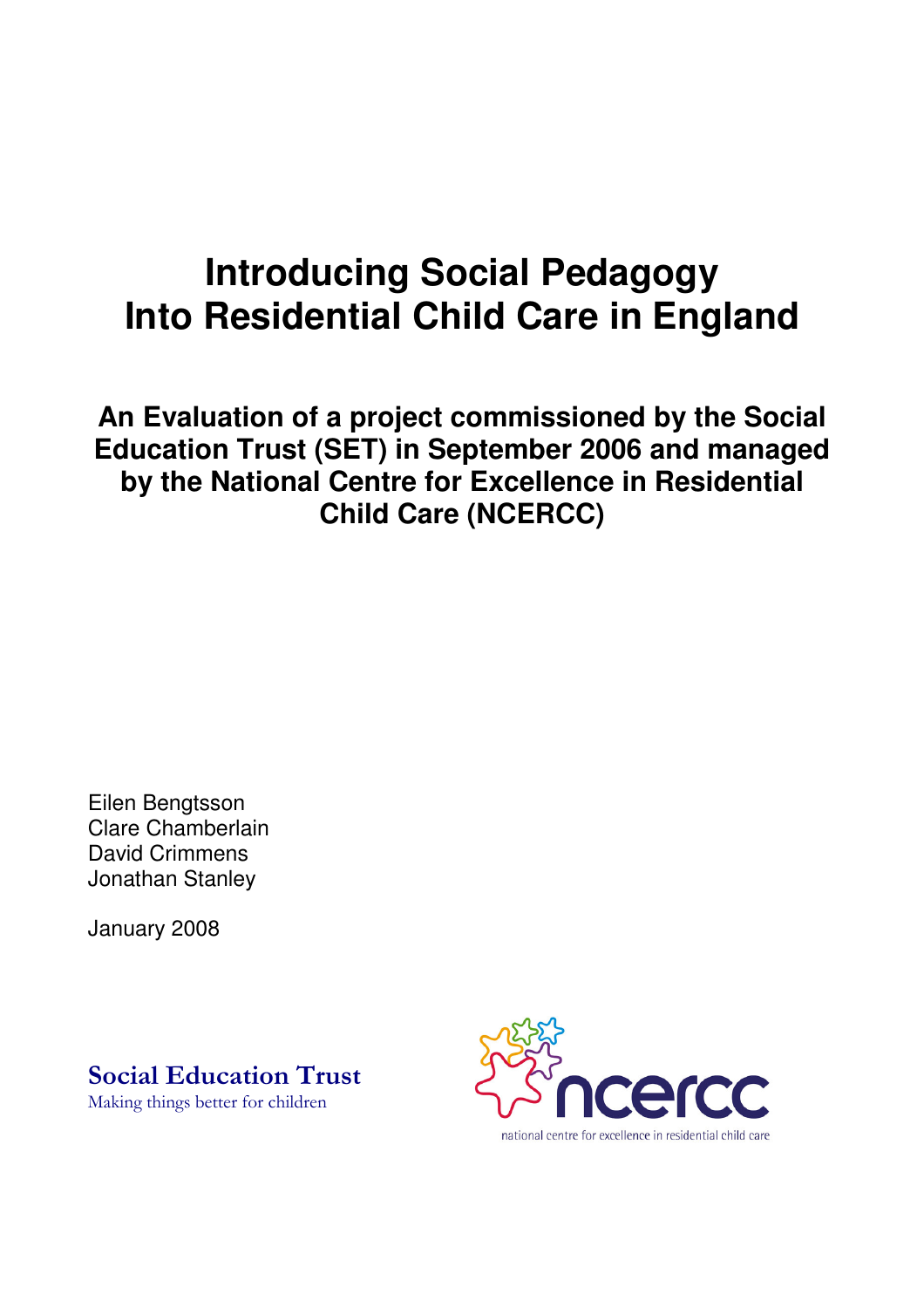# **Acknowledgements**

This project would not have been possible without the:

- The Social Pedagogue consultants
- The Residential Child Care workers and their managers who participated in all parts of the project
- The young people who gave their views
- The Advisory Group
- NCERCC staff

We hope this report gives a just account of all their efforts.

NCERCC is a principal point of reference and facilitates dialogue across the whole residential sector of England. NCERCC works collaboratively with key stakeholders: providers, practitioners, commissioners, researchers, regulators, children and young people are involved it its work.

NCERCC provides up-to-date information on significant policy, research and practice developments

- Opportunities to exchange and promote good practice
- The means to highlight issues critical to the well-being and life chances of children in Residential Child Care
- Access to practical tools and materials for service and practice improvement.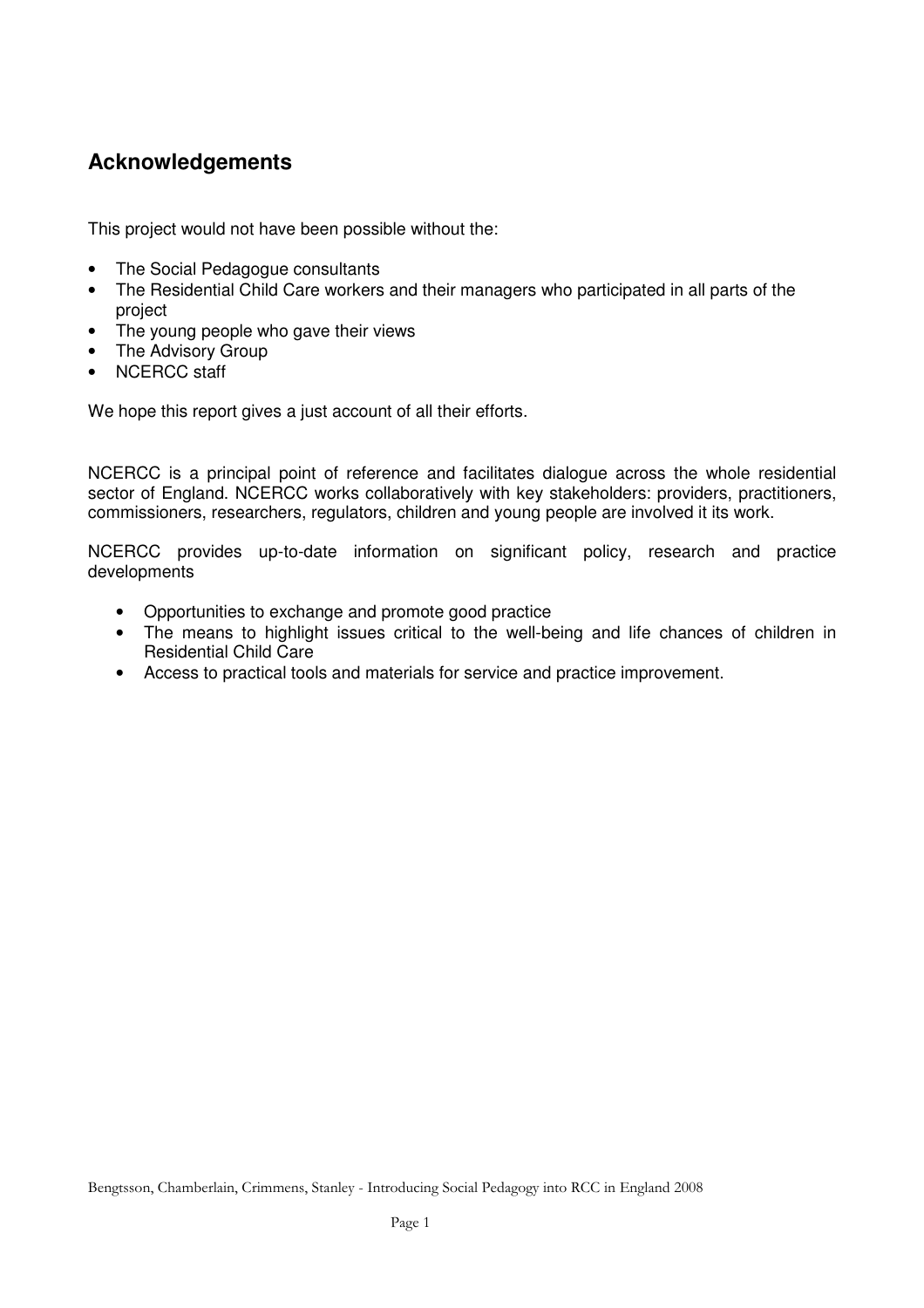# **Contents**

| 1.                                                                                                                                                                                                                                                                                                                                                                                                                                                    |    |
|-------------------------------------------------------------------------------------------------------------------------------------------------------------------------------------------------------------------------------------------------------------------------------------------------------------------------------------------------------------------------------------------------------------------------------------------------------|----|
| 2.<br>2.1<br>2.2<br>2.3<br>2.4                                                                                                                                                                                                                                                                                                                                                                                                                        |    |
| 3.1<br>3.2<br>3.3                                                                                                                                                                                                                                                                                                                                                                                                                                     |    |
| 4.1<br>4.2                                                                                                                                                                                                                                                                                                                                                                                                                                            |    |
| 5.<br>Participants hopes and dreams of working in Residential Child Care 12<br>5.1<br>5.2<br>5.3<br>5.4<br>5.4.1<br>5.4.2<br>Initiatives taken on implementing Social Pedagogy by participants  16<br>5.5<br>Barriers needing to be addressed before taking on Social Pedagogy  17<br>The young people in Residential Child Care - what do they dream of? 18<br>5.6<br>5.7<br>The experiences of the Social Pedagogue consultants in English settings |    |
|                                                                                                                                                                                                                                                                                                                                                                                                                                                       |    |
|                                                                                                                                                                                                                                                                                                                                                                                                                                                       |    |
|                                                                                                                                                                                                                                                                                                                                                                                                                                                       | 25 |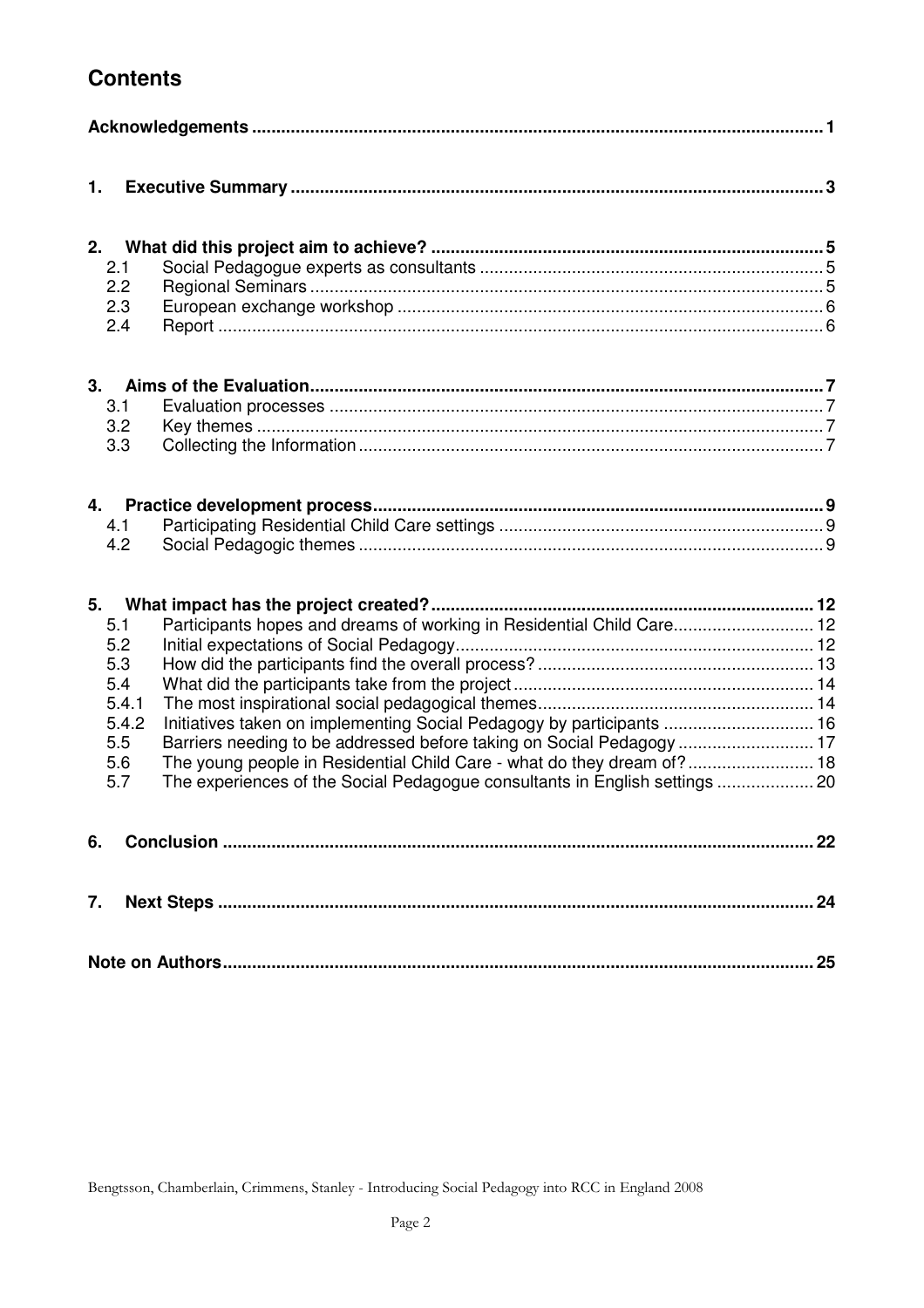# **1. Executive Summary**

Discussions about the potential of social pedagogic ideas, especially in Residential Child Care have until recently been confined to academic circles and a growing number of practice settings. On the 21 June 2007, the Department for Education and Skills (DfES) published Care Matters: Time for Change. The white paper included a proposal for piloting projects to examine the effectiveness of Social Pedagogy in Residential Child Care explaining that the pilots were to focus on adapting social pedagogical approaches, as practiced in Residential Child Care settings in continental Europe, with a view to significantly improving outcomes for children in public care.

Since the white paper the interest in the social pedagogic practice has grown remarkably.

This project was commissioned by the Social Education Trust (SET) and managed by the National Centre for Excellence in Residential Child Care (NCERCC). It aimed to develop knowledge of the theories behind social pedagogic approaches, build the confidence of Residential Child Care workers and discover possible ways of translating social pedagogic approaches into meaningful practices in English Residential Child Care settings.

Nine Residential Child Care settings participated in a programme of practice development training facilitated by Social Pedagogue consultants from Germany and Denmark. The overall outcome of this pilot project, as seen through the eyes of the facilitators and participants, was highly positive. The key aims and objectives of facilitating a better understanding of the relevance and possible translation of social pedagogic approaches into the English Residential Child Care context and increasing staff confidence in relating to the ideas and translating them into their every day practice in this project, have been met.

At the beginning of the project almost half of the participants had none or very limited knowledge of social pedagogic approaches, according to the responses to an initial baseline questionnaire. The main expectations of the participants were to gain more insight into Social Pedagogy, how it could be transferred into their current practices, and what new inspirations the project could bring to their practice. Almost 60% of the participants described themselves and their work colleagues as being positively receptive towards practicing pedagogically while about 40% described themselves as being neutral or less than positively receptive.

By the end of the project, over two thirds of the participants stated that they now had a more solid understanding of the essence of Social Pedagogy. For some they regained, for others renewed, the importance of having authentic, appreciative relationships when working with young people in Residential Child Care settings. A third of the participant's affirmed that they had already taken on many aspects of a social pedagogic approach in their current practice. Participants spoke of experiencing their dreams and motivations being rekindled in choosing to work with young people in residential settings.

Almost 70% of the participants were able to connect to, translate and use aspects of the themes in Social Pedagogy that they were introduced to, immediately in their everyday practice.

Participants report the biggest impact of this project was either a reconfirmation or gaining of new perspectives on how to meet the needs of young people in Residential Child Care without needing to discard the knowledge and experience they had already built up. On the contrary they felt that they could refine and develop their existing knowledge, skills and teamwork, by consciously embracing and implementing a more social pedagogic approach in their everyday practice.

#### As one participant put it

*'over the years, 'the head' for example, staff policies, risk assessments, children coming in as a last resort, has dominated how I perceive and work with the young people. I have*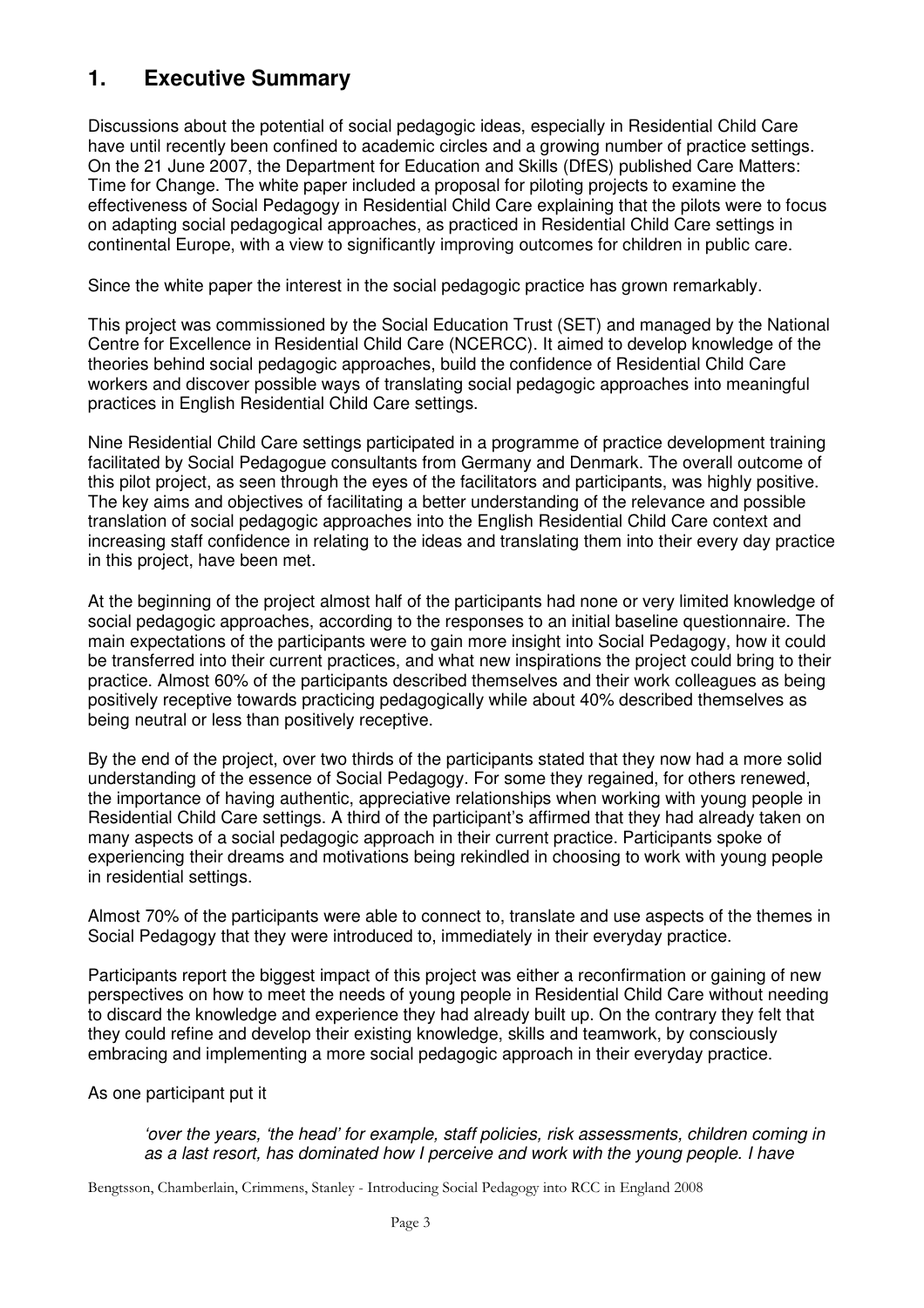*rediscovered 'the heart' and can see working with these young people with a renewed perspective'.*

Participants felt that the most problematic barrier to taking on a social pedagogic approach was how young people in Residential Child Care and those who chose to work with these young people are perceived in the wider English society, where coming into Residential Child Care is frequently seen as the last resort. In comparison, much of continental Europe perceives Residential Child Care as the best option for meeting some young people's needs for safety and development opportunities.

The participants reported that other barriers such as risk assessments, strict regulations in relation to safeguarding procedures, and fear of false allegations made by young people, put limitations on being able to completely translate social pedagogic relationships into current practice. Even with a commitment to child-centred working, participants felt that changing the culture within Residential Child Care will be in a context of facing increasing challenging and complex behaviour from young people.

Participants welcomed the appreciative, holistic child/centred approach Social Pedagogy offers and felt that the possibility of creating real changes for the young people in Residential Child Care for the better in England was achievable.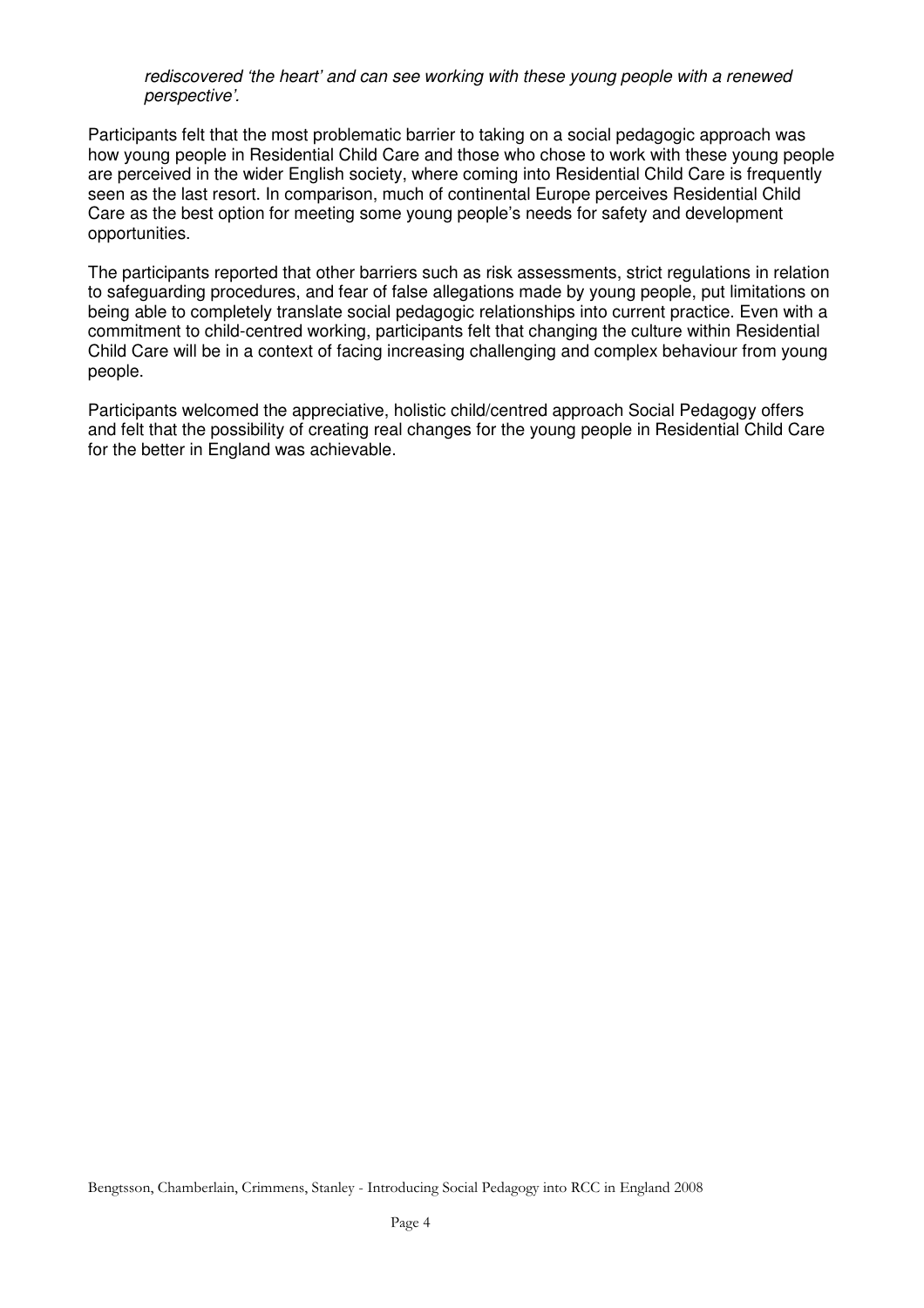# **2. What did this project aim to achieve?**

This project aimed to contribute towards:

- improving outcomes for children in Residential Child Care by promoting a more holistic approach into Residential Child Care practice.
- raising awareness about the principles and philosophy of pedagogic approaches for Residential Child Care staff.
- building staff confidence in being able to translate pedagogic ideas into their everyday practice.

This was done by undertaking a programme of awareness raising, practice exchange and development within a range of Residential Child Care settings in England. The project aimed to encourage and inspire management and practitioners in Residential Child Care settings to discover how Social Pedagogy could be translated into their work environment by introducing a theory based practice 'borrowed' from continental Europe, a holistic, appreciative approach between practitioners and the young person,

This project took steps to achieve better outcomes for young people in Residential Child Care by:

- promoting learning and collaboration across different sections of the children's workforce.
- ensuring that key messages from the project regarding curriculum, training and qualification frameworks are communicated to policy makers and appropriate organizations that have the responsibility for developing the children's workforce
- spreading the learning from the project to as wide an audience as possible

# **2.1 Social Pedagogue experts as consultants**

Over a period of 3 months, five Social Pedagogues from Denmark and Germany undertook a range of practice development activities with practitioners and management from nine different Residential Child Care settings situated in the south and north west of England.

South – 'hands-on' mentoring approach

• In the south, 3 different Residential Child Care settings; a behavioural resource service, an intake unit, a long term unit, each had a Social Pedagogue consultant work on shift for 3 consecutive days, 4 times during the 3 month period, a total of 12 days in each setting.

North-West – training and development approach

• In the north-west, participants from 6 different Residential Child Care settings, joined together in attending a series of development workshops led by Social Pedagogue consultants. Three two-day programmes were held during the 3-month period, a total of 6 days.

The main objectives for the Social Pedagogue consultants were to introduce the Residential Child Care workers and management to key themes in pedagogic approaches and supporting the staff in relating these ideas to their everyday practice. The Social Pedagogue consultants were also able to assist managers and Residential Child Care workers in selecting key areas for possible translation of the social pedagogic approach.

# **2.2 Regional Seminars**

Regional seminars were held after the practice development process had ended. Project participants shared their learning from the three-month intensive introduction to Social Pedagogy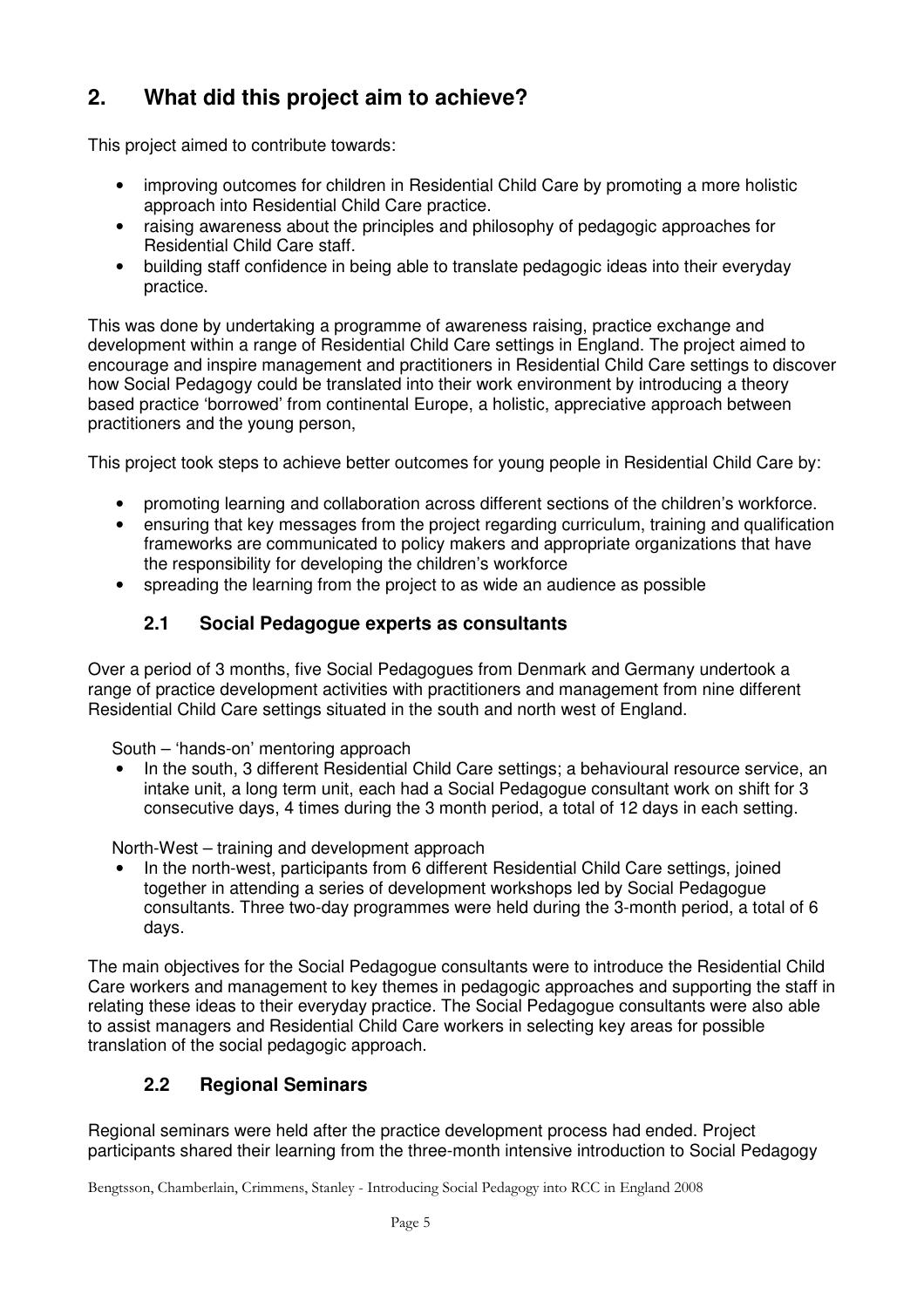with an invited audience of more than fifty Residential Child Care managers and practitioners in each location. Key themes of a social pedagogic approach were introduced and the initial findings from the project were shared with this wider audience.

# **2.3 European exchange workshop**

The SET organized a practice exchange workshop which took place at the University of Ghent in Belgium, which involved all of the English participants, the Social Pedagogue consultants and additional experts on Social Pedagogy from Belgium, Holland and Sweden. This initiative aimed to link the English participants with practitioner colleagues working in children's homes in Belgium as well as further developing ideas on social pedagogical approaches.

# **2.4 Report**

This report aims to give an extensive and in-depth overall view on the project. It will be available on the NCERCC website. www.ncb.org.uk/ncercc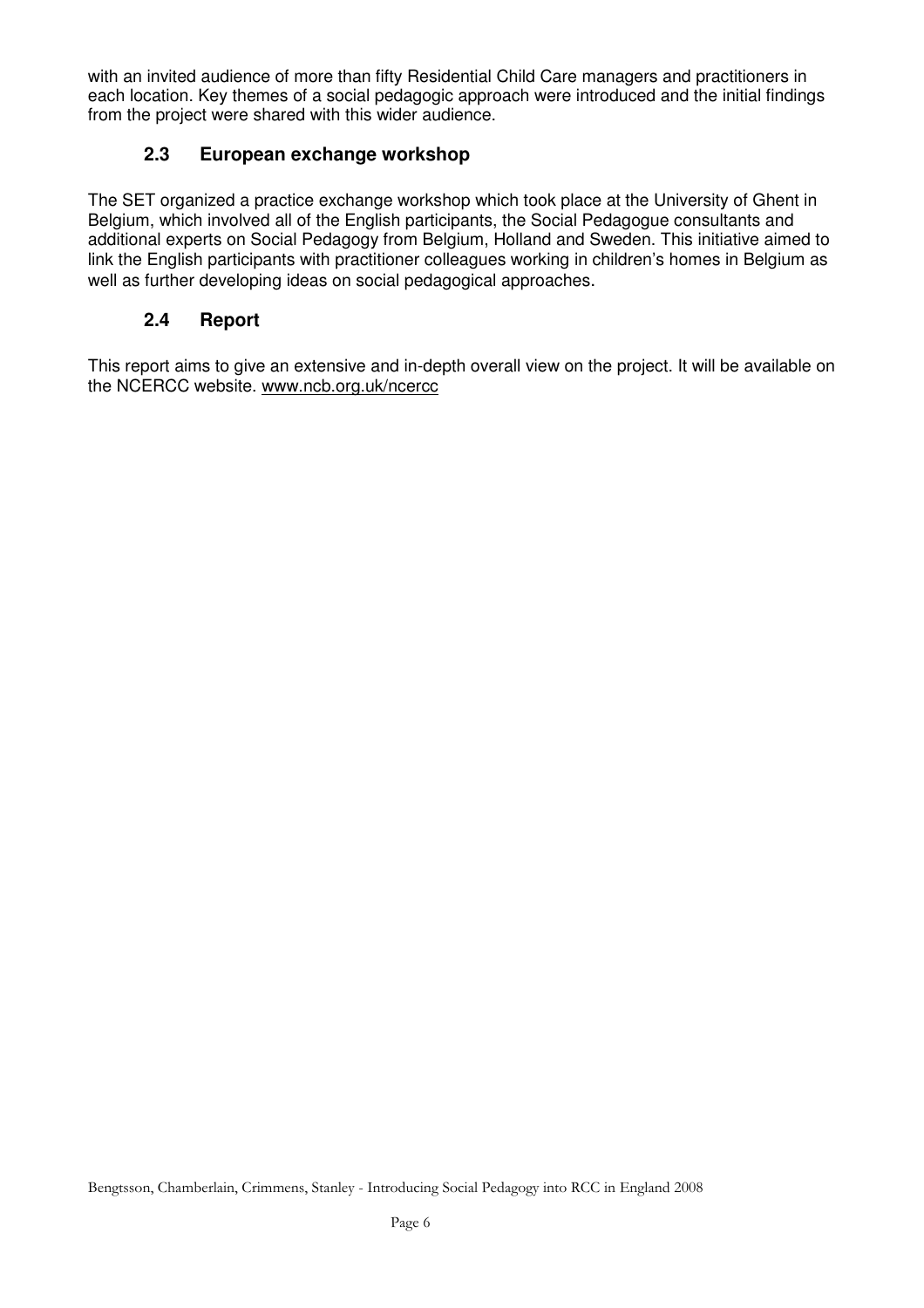# **3. Aims of the Evaluation**

The main aims of this evaluation were to:

a) ensure the validation of experiences as seen by the participants in this pilot project

b) document the project's key themes from a Social Pedagogy perspective that can be translated into an English setting

# **3.1 Evaluation processes**

The main challenge of this evaluation process was to identify a model that could look at both the effectiveness of the project and whether there were any differences experienced by the participants in the project. The model needed to be able to grasp the uniqueness of the process in this project, and acquire valid information on both the immediate impact and the potential for a longer-term impact.

The practice developments that took place were different from each other in approach (each brought their own perspective on being a Social Pedagogue) and the fact that the Social Pedagogues themselves were the tools of the actual learning process. This turned out to be the strength when validating the final outcomes.

Using a process evaluation model as the underlying framework and embracing the holistic and relationship-based fundamentals of Social Pedagogy, it was agreed that the evaluation would be built around an appreciative inquiry approach. This approach creates opportunities for the participants to focus on seeking out the best of "what is" and is designed to ignite dreams of "what might be". This is one of many questions which form the everyday practice of a Social Pedagogue.

# **3.2 Key themes**

The key questions put to the participants throughout this process focused on:

- expectations of coming into the project, existing knowledge of Social Pedagogy and what changes they were hoping to experience.
- experiences during the practice development, and what social pedagogic topic had the most impact.
- changes experienced in level of skill, competencies and confidence with practicing Social Pedagogy; receptiveness on practicing social pedagogic approaches within the staff team.
- reflections on changes within relationships with the children as individuals and as a group at the Residential Child Care settings; implementing Social Pedagogy into their every day practice.
- immediate actions; barriers that need to be addressed, and if they were to miraculously disappear, what would have changed in the workplace – with the workers – with the children?

# **3.3 Collecting the information**

In supporting an appreciative inquiry based evaluation approach, specific evaluation instruments were utilised. Information used in the evaluation process was gathered from:

• an evaluation questionnaire, which was divided into two parts, each part targeting specific phases in the project, were given to all participants participating in the in-depth development practice. 70% of the participants returned a questionnaire.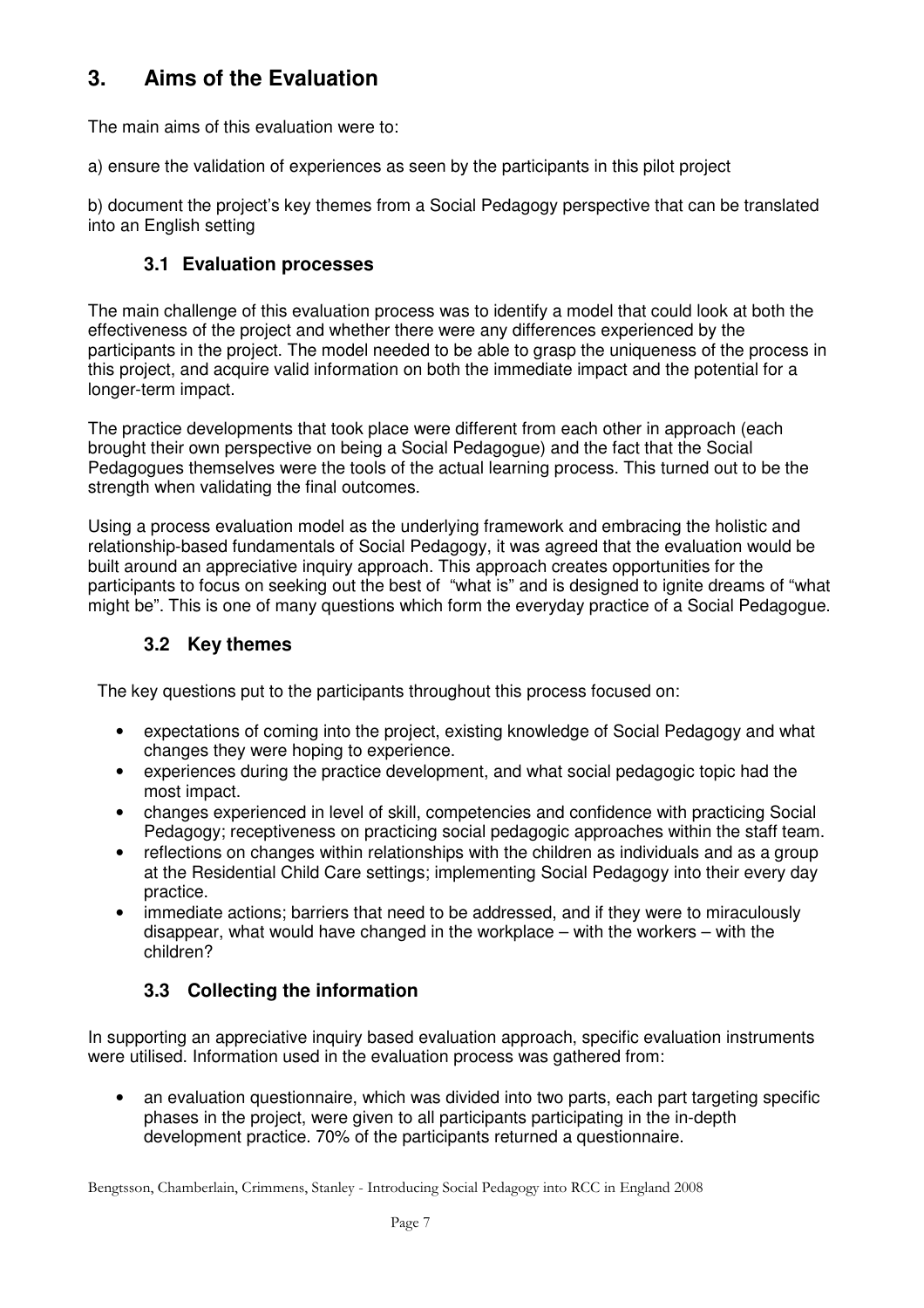- interviews were conducted with Residential Child Care workers, senior practitioners and managers, during and after the in-depth development practice.
- a small number of interviews were also carried out with young people, who were currently residing at the Residential Child Care settings and had been present while the practice development was taking place.
- discussions, experiences and reflections that were shared between the Social Pedagogue consultants during the development.
- issues, reflections and concerns raised by participants attending the regional seminars.

The evaluator was able to take part in the development of the underlying social pedagogic themes that were used by the team of Social Pedagogue consultants in the practice development process.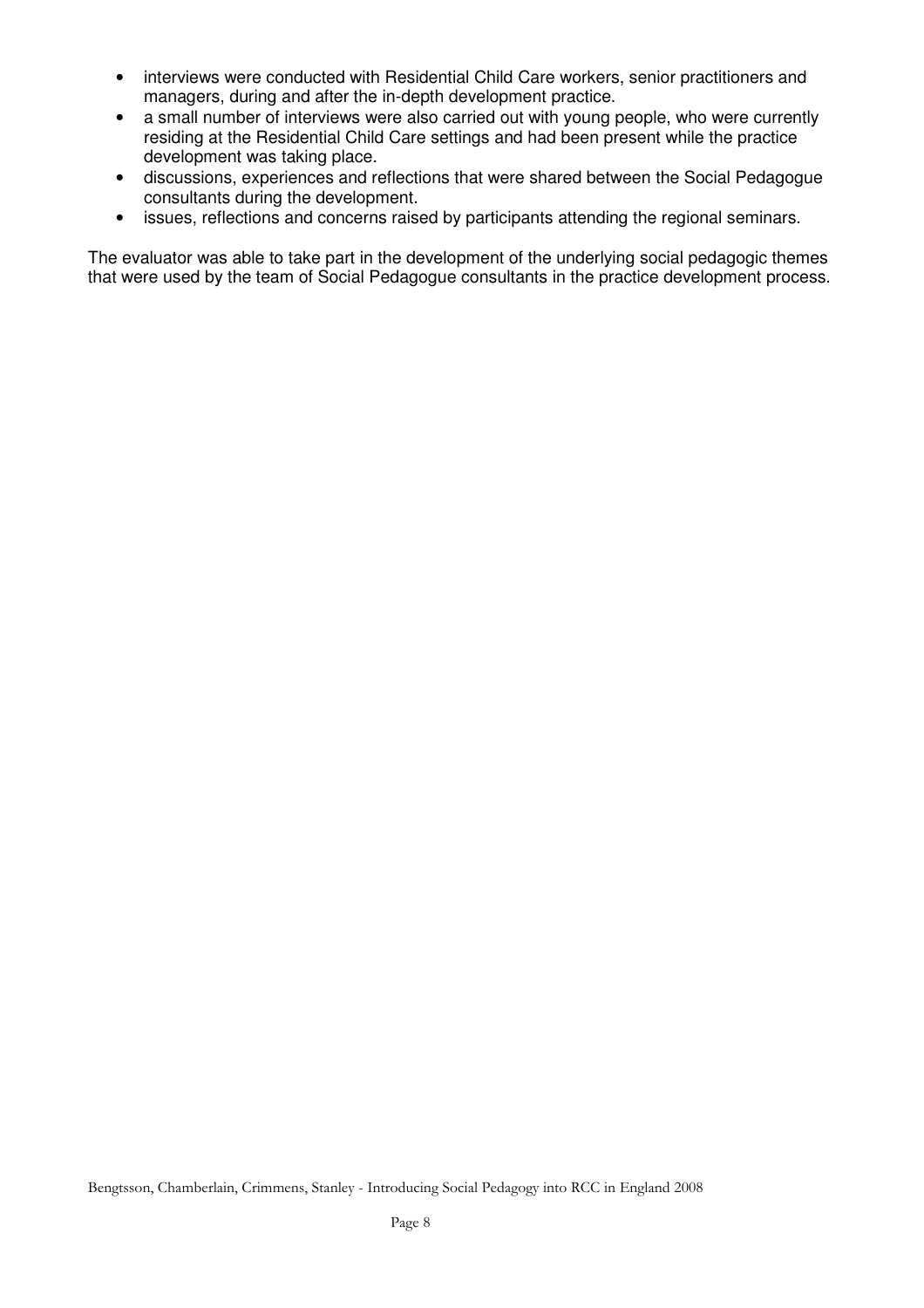# **4. Practice development process**

# **4.1 Participating Residential Child Care settings**

Staff in settings coming from South and North West participated in the practice development process. Participants included managers, senior practitioners and Residential Child Care workers. All settings had volunteered to be part of this project.

Over a period of 3 months, two very different approaches were used to deliver the practice development.

Settings in the 'south' received a 'hands-on' introduction to Social Pedagogy. Each setting had their own Social Pedagogue consultant, working alongside the child care team. The common task of each Social Pedagogue was to introduce social pedagogic theories, and in collaboration with the management, find and support key themes of how the social pedagogic approach could be translated into everyday practice in each specific setting.

The participants in the 'north west' attended developmental workshops away from their daily practice settings. Two Social Pedagogue consultants led these workshops. Each had the task of introducing social pedagogic theories and supporting the participants in finding out how the social pedagogic approach could be translated into specific English practice settings. Participants faced the additional challenge of having to take their ideas about Social Pedagogy back into their everyday settings without the direct support of the Social Pedagogues facilitating the workshops.

# **4.2 Social Pedagogic themes**

In introducing social pedagogic ideas into English Residential Child Care settings there were two essential factors that had to be taken into consideration:

- ideas had to convey the essence of the theory behind Social Pedagogy
- the social pedagogic themes had to be able to be translated into every day practice in English settings

Social Pedagogy is a system of theory, practice and training that supports the overall development of the whole child. It can be defined as "education in the broadest sense of the word" \*(Petrie et al. 2006). Social Pedagogy takes a holistic view of young people – looking at all aspects of a young person's life skills.

The essence of social pedagogic practice is the conscious use of relationships between the Social Pedagogue and the young people living in Residential Child Care settings in which young people are able to develop their life skills safely and without the fear of rejection.

The following five Social Pedagogic themes were introduced to participants, by the Social Pedagogue consultants:

# **The 3 P's: the 'private,' the 'personal,' and the 'professional'**

To enable yourself to interact with a child or young person, build a relation with the young person, be a role model and be authentic it is always important to be aware of three different aspects of *your self.*

*The private pedagogue: Is the person who is known to your friends and family. The private pedagogue should not be in any relation with a child in care. The private pedagogue is who you are outside your work.*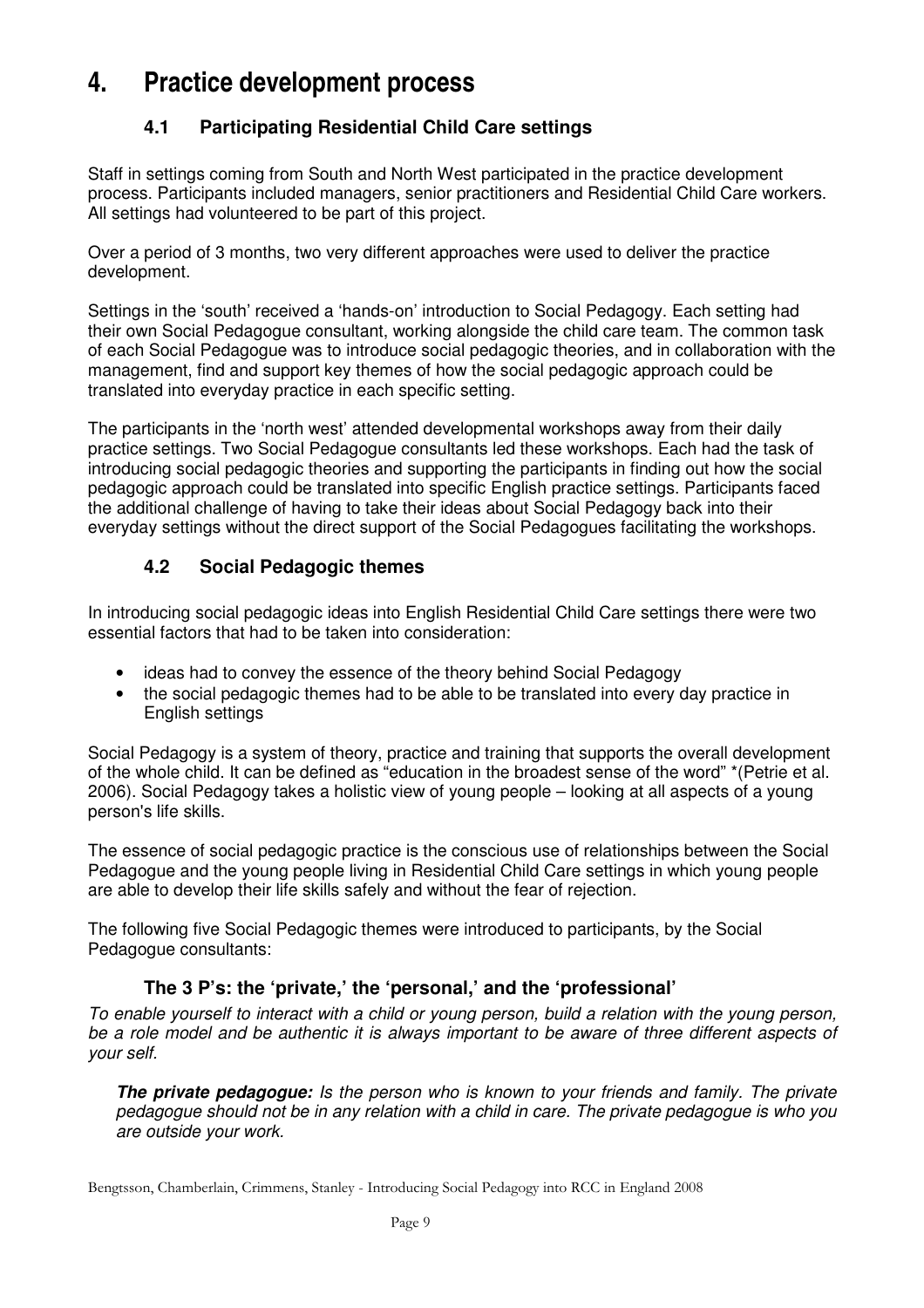*The personal pedagogue: Is who you are within the professional setting. This is where you* use 'yourself'. The personal P is what you offer to the young person. If you want to build a *relation with a young person, you have to put yourself into the relationship so the young person can relate to you.*

*The professional pedagogue: Is what helps you to explain the young person's actions. For example if the young person is being abusive or challenging towards you or others. The professional P is what enables you to keep on offering contact even if you are being refused, and remain protective of your personal 'P' too. You also have to bear in mind that the young people might refuse to allow you to protect them since they have been hurt in personal relations so many times. The professional pedagogue takes this understanding from and builds on various theories and this enables reflection to take place. A professional reflection on your own and others practice enables you to evaluate on the progress you have seen with a young person.* (Social Pedagogue Consultants)

Social Pedagogues use the 3 P's to reflect on their actions and feelings in interacting with young people and colleagues. By using this reflective structure the Social Pedagogue can understand their actions and where they may be coming from. The 3 P's enable the Social Pedagogue to maintain an authentic interaction with young people and at the same time protect their "inner self".

A big subject for discussion in the project has been the idea of being professional. Does "being professional" mean that you leave all thoughts, all feelings behind when you come to work? The 3 P's show how is it possible for every residential practitioner working with pedagogical aims, to use their personality in practice.

#### **Head, Heart and Hands**

*Pedagogy is about making connections and creating a coherent, harmonious and reflected framework of various theories and concepts and about working consciously with head, heart, and hands.* (Social Pedagogue Consultants)

The Social Pedagogue uses theory, the head, to understand and to reflect on what is happening in a relationship between him/herself and the young people, what adjustments need to be made in the relationship to continue to support the young people and what is the best way to go about it.

By using the heart, the fundamentals of trust, hope and authenticity are hopefully experienced in the relationship with the young people.

The Social Pedagogue is the tool of Social Pedagogy in practice, using the hands to bring about activities, inviting contact opportunities that build relationships with the young people. Social Pedagogues act to combine, harmonize and balance the cognitive and reflective, the emotional and sensual, and the practical and active, in a holistic education for the head, heart, and hands of the child.

# **The Common Third**

This theory supports the building of relationships, by using opportunities for young people to be interacting with an adult, with the activity as the reason to be together, within a safe setting. Fundamental to this process is that the Social Pedagogue and the young person negotiate and agree on the terms on which the activity is to take place. There is no coercion or hidden agenda involved. The social pedagogic goal is that by being together, with an open and negotiable agreement, the young person will in time gain new experiences of relationships, thus in the long run re-establishing the young person's trust in relationships with adults.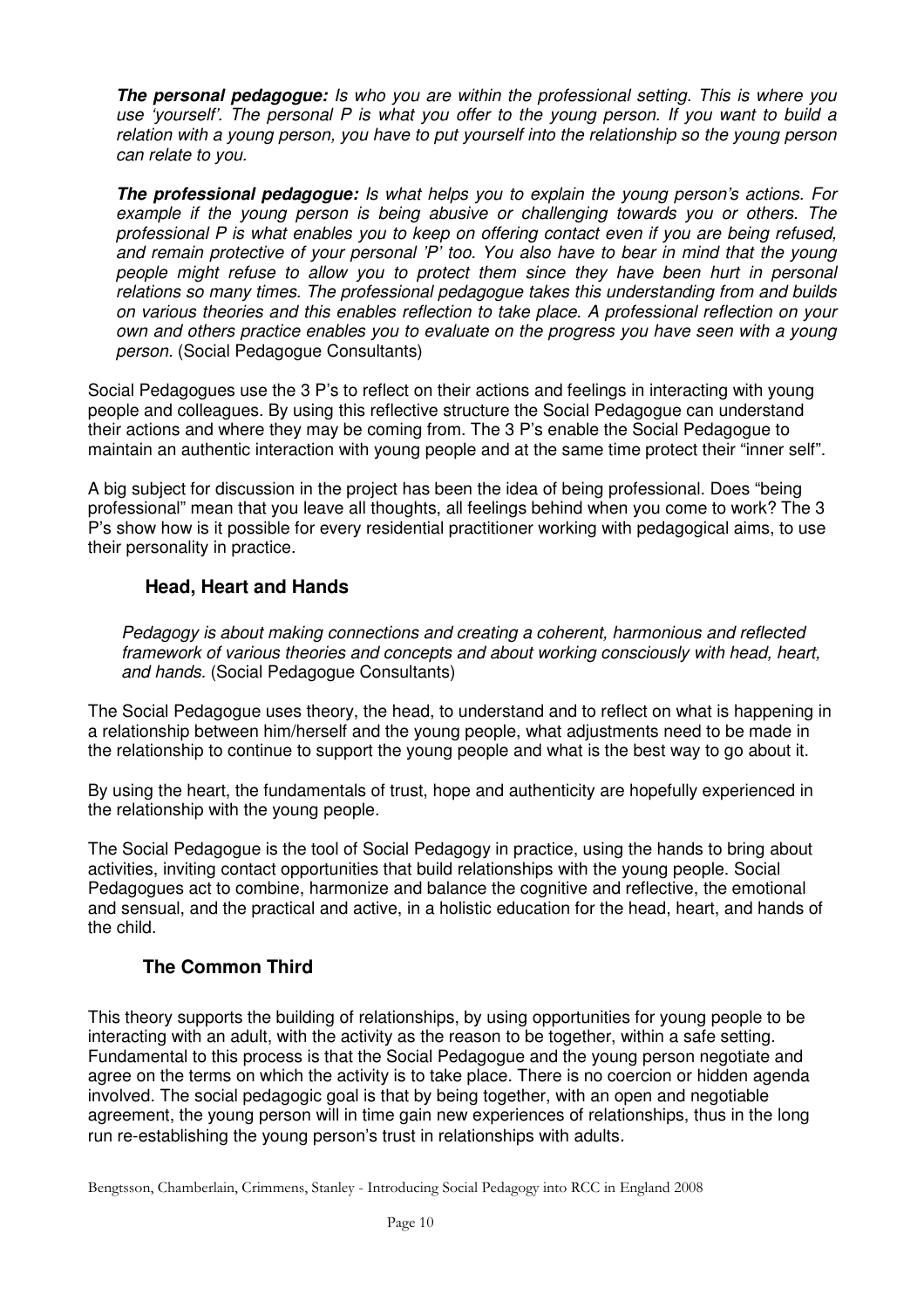### **Shared Living Space**

Social Pedagogues in Residential Child Care have an understanding that the milieu they are working in is the living space of the young people. Social Pedagogues use this phenomenon to show that life in a home can be different, that conflicts that happen in everyday life in a home can be solved in other ways than previous negative experiences of the young people.

#### **The reflective practitioner in a group care setting**

When working with young people that can have very challenging behaviour you need to know that you can rely on your colleagues. When working with other human beings and setting aims for young peoples development, it is very important to be able to reflect with colleagues. A large part of Social Pedagogy training is learning different methods of group reflection in which all team members are able to reflect with each other and all are seen and heard.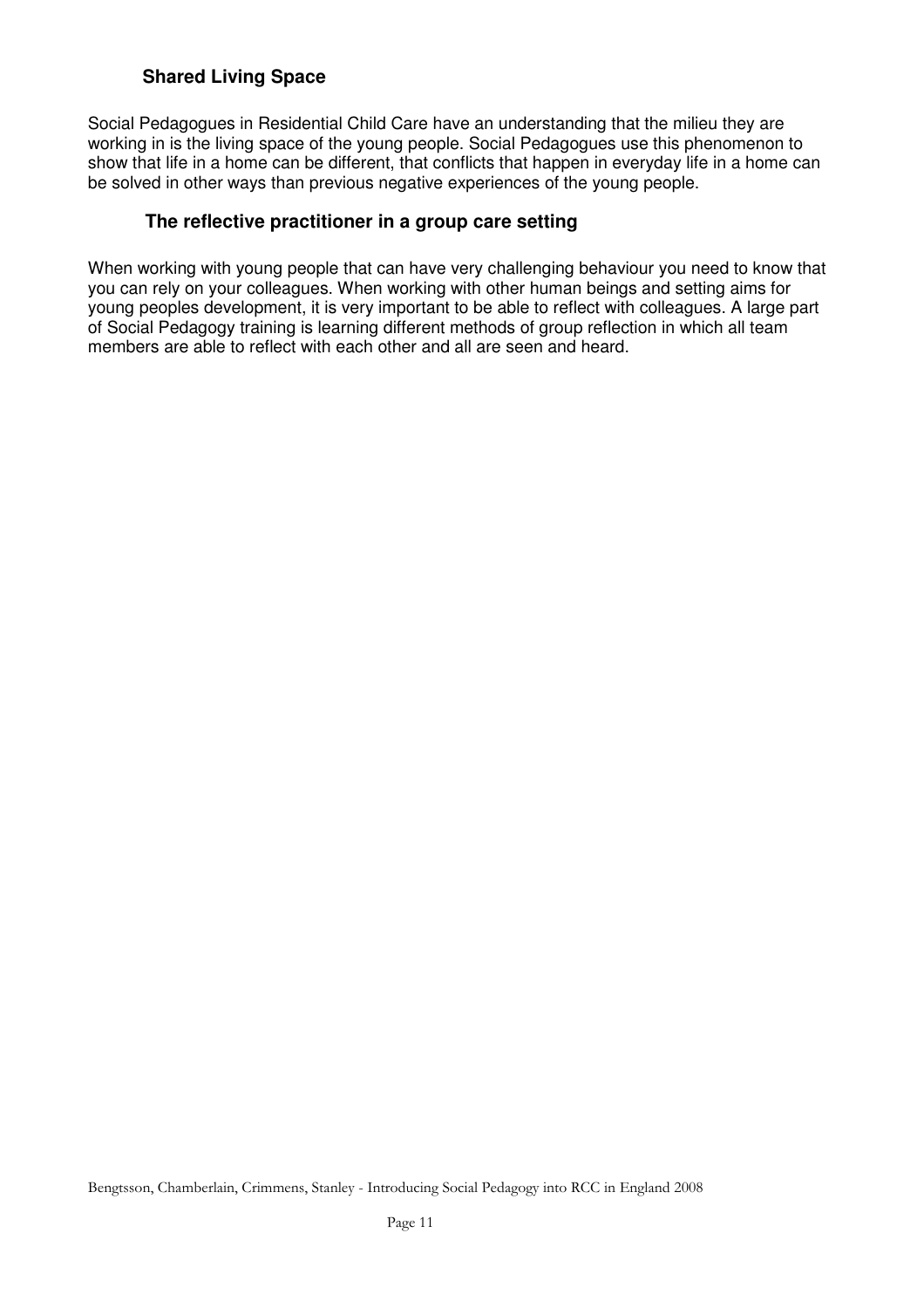# **5. What impact has the project created?**

To be able to see what difference the project has had, it was important to have an idea of where the participants see themselves coming from and how they wished to view the future of Residential Child Care work. These are the essential questions that Social Pedagogues ask themselves.

# **5.1 Participants hopes and dreams of working in Residential Child Care**

The main reasons participants in this project have for working in Residential Child Care is the belief that they can make a real difference in the lives of young people. They see their purpose as

*'…supporting young people, help them have fun, security and develop skills…'* (Social Pedagogue Consultants)

thus providing the young people with unconditional relationships to build on and be able to support the young people in believing in themselves so as they begin to realise personal goals.

Participants expressed some of the rewarding experiences they value in their work: for example when contributing to moving a young person into a more appropriate placement; when experiencing a young person genuinely settling down and feeling safe in the environment the children's home provides; or seeing the young person just having a good day and knowing that the small differences created for the young person can have a lasting impact on their life.

Many of the participants said the strengths of residential work were based in the child centred approach that the Residential Child Care workers had, the value of having good teamwork, and the commitment by government to improve Residential Child Care for young people.

Hopes and dreams for the future consisted of gaining acknowledgement from the wider society for the work being done in Residential Child Care settings. Other dreams were having more resources to enable better training of care workers, building team strategies and thus securing staff consistency. Participants also voiced hopes of having more and better placements for young people when they left Residential Child Care.

# **5.2 Initial expectations of Social Pedagogy**

Over half of the participants coming into the project had none or very limited knowledge of what Social Pedagogy was and how it presents itself in everyday practice with young people in Residential Child Care. Most of the participants' knowledge came from articles and discussions of what Social Pedagogy might and could be.

Mostly the participants sought out information on Social Pedagogy when they became part of the project. Almost 60% of the participants described themselves and their colleagues as being positively receptive in practicing Social Pedagogy while about 40% described themselves as being neutral or less than receptive to practicing Social Pedagogy.

The participants expressed five main expectations at the beginning of this project.

# **Improving skills in building relationships with young people**

The search for ways to improve outcomes for the young people in Residential Child Care were very much in the minds of the participants throughout the project, both in terms of how the individual could be more aware of one's own role in approaching relationships with the young person and in creating a safe place for the young person. Participants had visions of having a shared understanding within their work teams on how to understand and meet the needs of the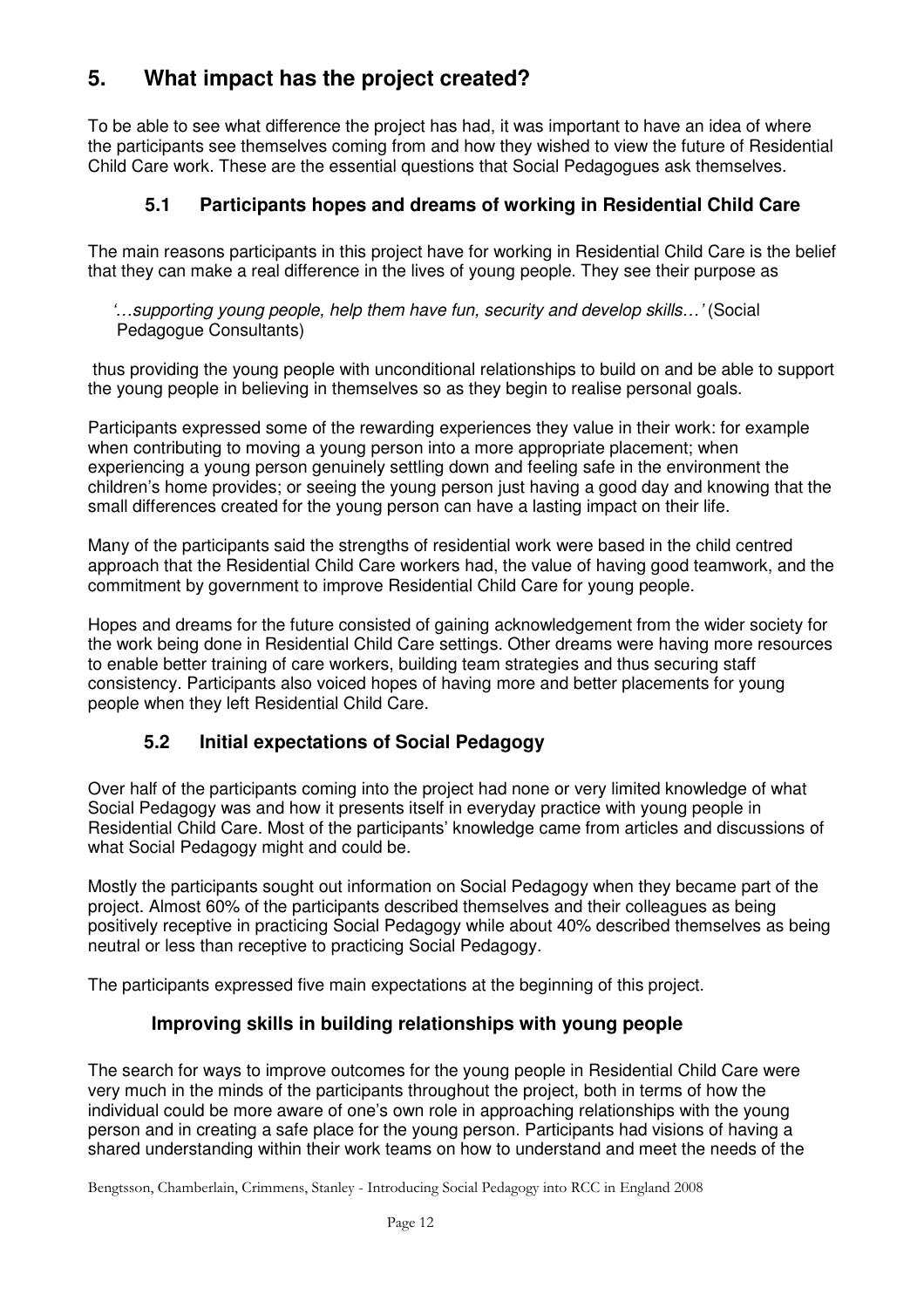young people, and contributing to broadening and developing better ways to engage the young person more successfully.

# **What is Social Pedagogy?**

A firm understanding of Social Pedagogy was high on the expectations list. This was given particular emphasis by participants from the north west. They felt they had to be able to take back to their team an idea of what Social Pedagogy was about. Participants coming from the south did not share this sense of responsibility as the practice development was carried out by the Social Pedagogue consultants in each of the children's homes.

#### **How to use social pedagogic approaches in current practice**

There was a direct correlation between understanding what Social Pedagogy was and the expectation of being able to use this approach in current practice. Participants had expectations that the knowledge they obtained would contribute to improving their current practice. Being part of the project presented a chance to re-evaluate their current work practice and be inspired to make improvements.

#### **New ways of working in Residential Child Care**

Many of the participants had a wish that this project would bring about new, creative ways of developing everyday practice in their children's home, especially in terms of how to meet the needs of young people with challenging behaviour.

#### **Sharing knowledge with work teams**

Participants from the north west expected to be able to share knowledge with their work teams. Some of the participants in the south had experience of good teamwork and saw the project as an opportunity to create a more cohesive team and to promote openness for change in their teamwork environment.

# **5.3 How did the participants find the overall process?**

The two different approaches to developing practice had their strengths and weaknesses. How, what and when participants were engaged in the on-going process depended highly upon factors such as how much the participants were able to have time freed up at their respective settings, and the level of support and preparation the practitioners had from management/senior practitioners both coming into the project and during the project's process.

Overall, a majority of the participants found the process to be relevant and useful. The level of training, combined with useful activities and discussions, made the social pedagogic themes easier to understand, especially as time went on. Some of the new theories, the intentions of some of the activities and understanding aspects of some of the proposed steps to take when undertaking a more social pedagogic approach within their everyday practice, were initially more difficult to take in.

At the end of the project, half of the participants confirmed that they and their colleagues were more receptive to Social Pedagogy than at the beginning of the process. On the other hand, half of the participants continued to report that they still found their colleagues as resistant to changing their current practice approach as they were before coming into the project.

The hands-on approach had a positive effect in the south settings, where participants remained in their work place during the 'interventions'. Early on in the process some of the participants were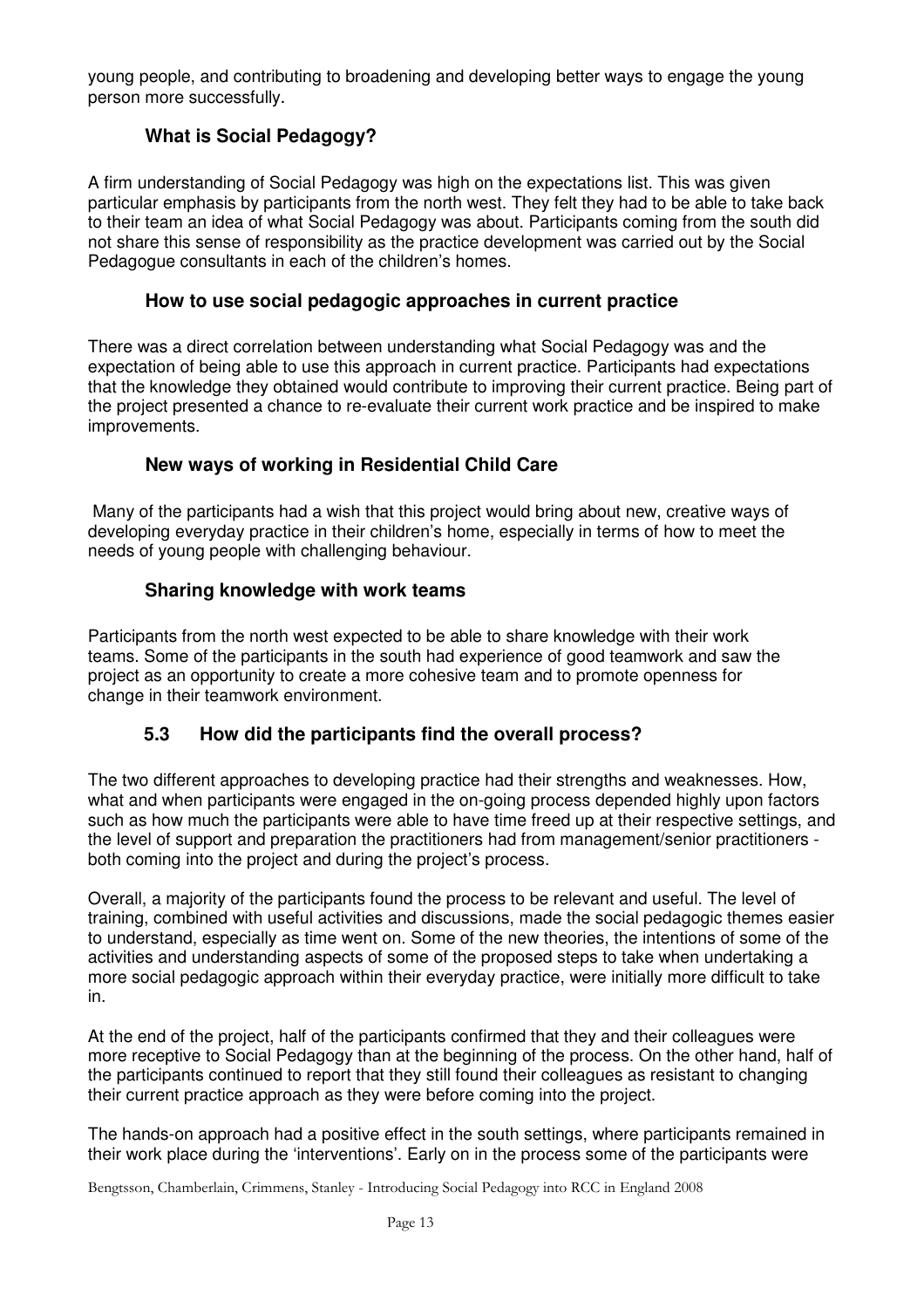inspired by this new approach and played a significant role in keeping enthusiasm going between each visit from the Social Pedagogue consultant. Those participants, who had more easily embraced the underlying philosophy of a social pedagogic approach, were actively used by the Social Pedagogues as role models to convey social pedagogic themes to their teams.

Clarifying the purpose, role and tasks of any project is fundamental for the development of Social Pedagogy in any Residential Child Care setting. The lack of advance briefing for all team members in the south settings led to an understandable degree of scepticism which contributed to a reluctance to engage in changing their current practice. Some team members did not understand why they had an 'outsider' coming into their children's home. They did not know what was expected of them, and needed more support from their managers. One consequence of this was that initially a lot of the Social Pedagogue's time was used in promoting the project, clarifying what it hoped to achieve, giving reassurance and building trust between the participants and each Social Pedagogue. This left less time for discussion on how the pedagogical ideas and practices could be translated into meaningful practice for the whole team.

The context for the developmental workshops in the north west, was a group of participants, who did not all know each other before hand, coming together outside of their usual workplace, choosing to be open to something new and being able to leave behind existing roles in their own team cultures. This made it easier to introduce Social Pedagogy in all its complexities. The participants could choose what to take or leave from each session. They alone had the responsibility of sharing their knowledge and ideas of Social Pedagogy within their teams. The follow up visits two months after the end of the workshops demonstrated how difficult 'cascading 'learning can be. The absence of a Social Pedagogue working alongside the team within each residential setting raises the question about who can guide, support and together with the participants, collectively reflect on how to take on a more social pedagogic approach. The learning point is that it places a great responsibility on participants in the workshops to individually attempt to impart knowledge and ideas on Social Pedagogy without a Social Pedagogue 'expert' to use as a buffer or to discuss uncertainties with, particularly if the team is not receptive towards taking on the essential themes in Social Pedagogy.

# **5.4 What did the participants take from the project**

There were variables that influenced what participants gained from the project; the style of practice development, the very different facilitating styles of each Social Pedagogue, the actual context and culture of each children's home. The outcome of what each individual participant found most inspirational turned out to be as wide ranging as the social pedagogic topics they were introduced to. There were however particular themes that participants found most inspirational.

# **5.4.1 The most inspirational social pedagogical themes**

# **The 'Personal P' from the 3 P's - the Personal, the Professional, the Private**

'*It is often the very simple things that count, like being there and having time for the young person, appreciating their opinions and wishes by trying to do the things they ask, or being somebody who seems approachable and who they can confide in. This demonstrates the essentiality of the personal pedagogue, because a pedagogic relationship is a human relationship and as such always personal.'* (Social Pedagogue consultant)

When introduced to the 3 P's linked to "head-heart-hands" many of the participants rediscovered a deeply felt recognition of their purpose and motivation for being in this field of work to begin with. They all believed that they could make a real difference in improving the lives of the young people. Staff reported that they had to distance themselves when working with the young people due to increasing procedure, policies, time spent on risk assessment and allegations from the young people. As many participants put it, the professional role plays a large part in their contact and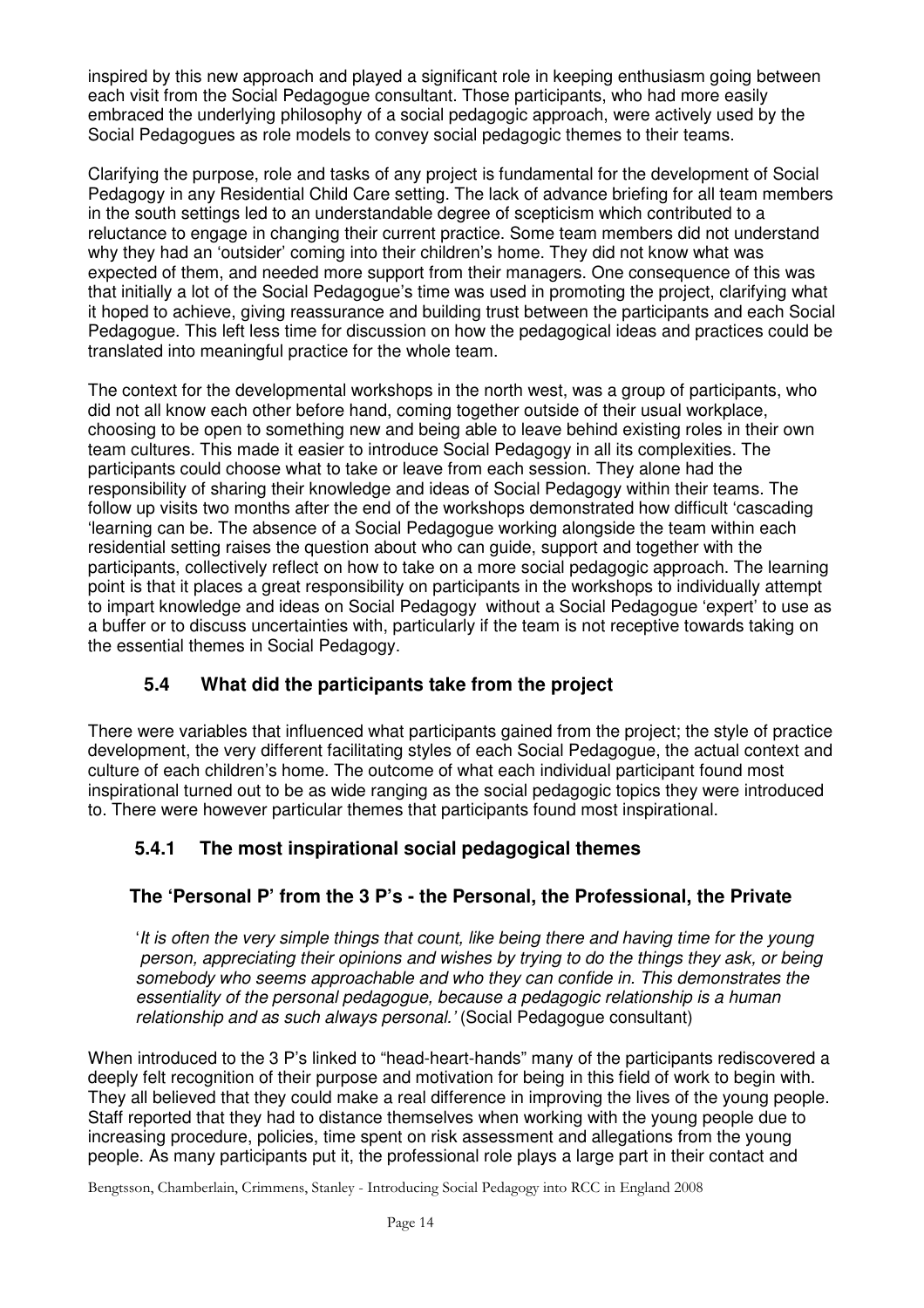relationships with the young people. The 'personal' brought a new, safe perspective about how to bring themselves back into the relationships, thus making the contact more authentic for both themselves and the young person involved.

The 3P's also provided a model, by which the participants could reflect on their own behaviour, ways to act in relationships with the young person and helped them put into words what they were experiencing with certain young people and situations in their everyday practice.

This contributed to boosting the participant's confidence about how to engage with and be more authentic in interactions with the young people and talk more openly with their colleagues. It helped the participants to reflect, daring to be more confident in letting the young people closer yet still retaining a professional relationship.

The overall experience of the '3P's' was that they were very easy to translate into the participant's own individual way of working. They could be carried out by a residential practitioner or manager in every day practice. It is an idea that can be used by the participants, to understand a given experience or as a guide on how to respond in a given situation.

A paradox was observed as to whether opening up to having more genuine, closer relationships could lead to the participants being more vulnerable to allegations and other complications. Yet there was an overall acknowledgement that more authentic relationships would lead to better outcomes for the young people. A social pedagogic relationship, which aims to allow for the development of the young person through using the relationship without fear of rejection, would enable young people to have more ownership of their feelings and actions.

#### **Common third**

Most of the participants saw an immediate possibility of being able to translate this theme directly into their everyday practice. The introduction of the 'common third' theme within Social Pedagogy inspired the participants, as it encouraged the removal of barriers to doing different activities with the young person. It allowed them to see that these activities did not necessarily have to be limited to what was within the education and experience of residential practitioners. The importance of engaging the young person in positive contact in every day routines and understanding the importance of doing this together shifted the views of many of the participants.

The north west developmental workshops, rooted in activity-based learning, inspired participants who came away with many ideas on activities to engage young people. They found the 'common third' to be of direct use in building relationships: that it is all right to do fun things together with the young person. Engaging in an activity together enables the young person to experience safe, trusting successful contact, which in turn provides the opportunity to support developing the young people skills.

#### **Group dynamics and teamwork**

Many of the participants experienced how the seemingly impossible becomes possible through understanding group dynamics and how effective communication in a team, combined with the synergy that comes from empowering reflective teamwork can produce better outcomes. This came through in the activities, discussions on social pedagogic approaches, and the combination of being introduced to aspects of being a reflective practitioner in relation to everyday practice, while always a part of a larger team.

By sharing individual experiences of what worked in certain situations with a young person, participants were able to find new perspectives on how to work together as a team. They found that giving room for being personal in their every day practice, while being professional by sharing this knowledge within the team, contributed towards developing authentic relationships with the young people.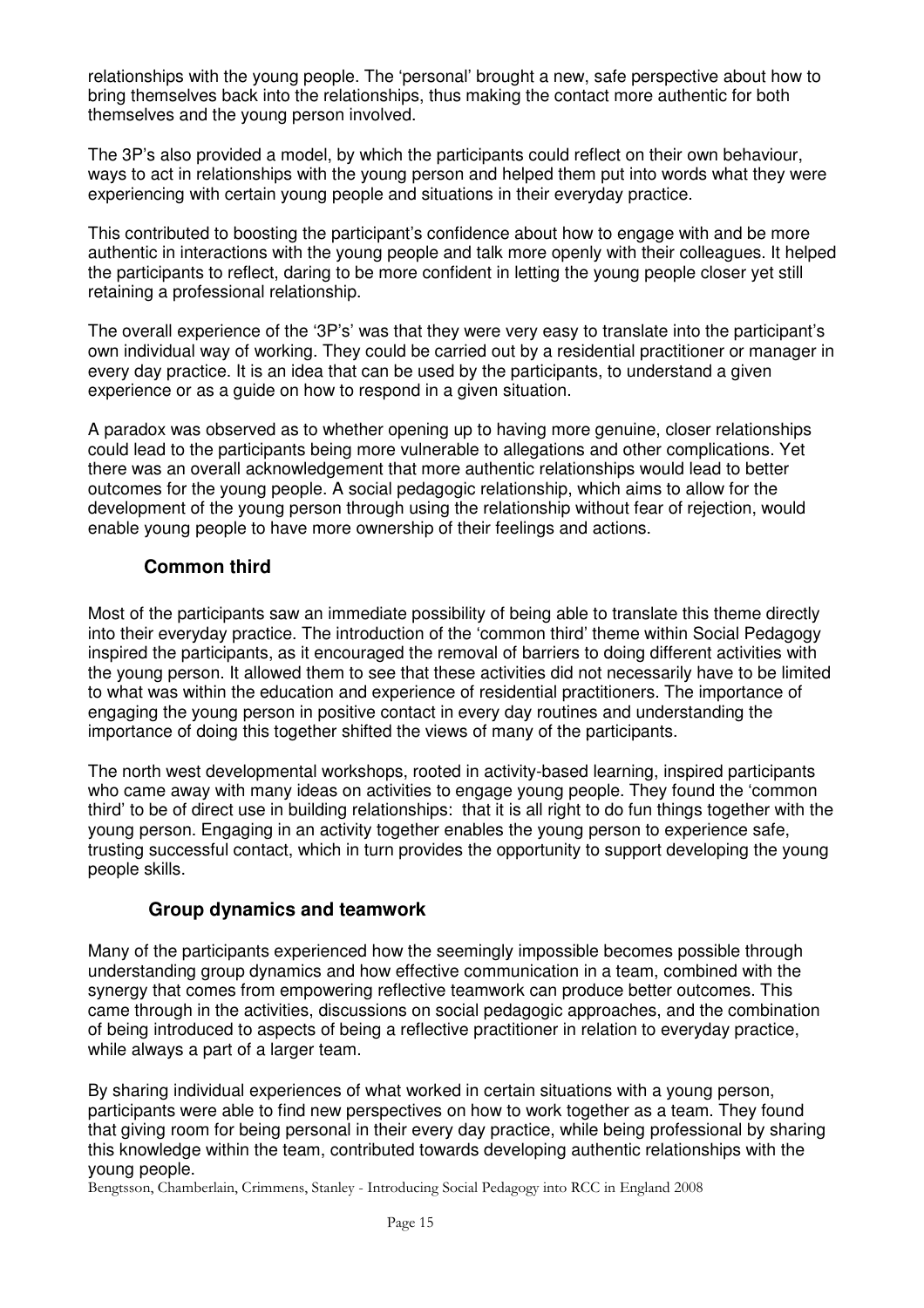Two reflections by a Social Pedagogue consultant illustrate the relationship in practice between the 3 P's and use of the common third

'*The young person wants to build something out of wood. I might have never done it before* but we decide to do it together. We find out together what we need and where to get it and *how to get started. The aim of the activity is not only the end product but also developing our empathic experience and associated skills. These are developed through our mutual communication. The personal P is represented by the willingness to show lack of skills, the professional P is represented by the aim of developing the young person's social skills, patience and listening.'* (Social Pedagogue Consultants)

'*One day a colleague, myself and two young persons spend an afternoon walking her dog at the beach. It was remarkable to observe that the behaviour of one young person was very different from their usual behaviour, chatting for a very long time with the worker, being confident to collect the dog from local fishermen who the dog ran to. Walking the dog became the link between the young person and the worker.'* (Social Pedagogue Consultants)

Both managers and Residential Child Care workers were inspired by teamwork as a reflective platform. Many felt that better teamwork, a necessary part of encouraging social pedagogic relationships could bring about real long-term change for the young people in Residential Child Care settings.

The need to have more open minded, appreciative and reflective teamwork was felt to be vital though workers and managers appeared to have different levels of confidence about whether this could be achieved.

Participants took most readily to those themes that were, for them, most recognisable and seemingly most straightforward in putting into immediate action. Managers and senior practitioners, in particular, took to heart the 'appreciative approach' in relationships, especially in terms of having better communication with their staff, empowering staff to be more confident and to work together as a team. They found that organising time for the staff to share their own reflections with their colleagues, thus creating the possibility of creating team reflections and a higher chance of consistency in meeting the needs of young people, was of particular importance.

Participants spoke of finding similarities between Social Pedagogy themes and their own practice. Becoming conscious of being able to connect and unify as a team, as compared to the perhaps more fragmented ways of current practice, was a vital finding.

# **5.4.2 Initiatives taken on implementing Social Pedagogy by participants**

Initiatives to develop Social Pedagogy practices have been ongoing throughout the process. Some of the initiatives have come from the participants' changing their own ways of working in every day practice, whilst others have come from managers. Those participants, who said that they already practice in ways that they perceived to be very similar to the social pedagogic approach, felt inspired to use newly found perspectives to develop their work.

Having experienced a method that combined theory and activity, participants felt confident to carry out what they saw as the responsibility to keep the awareness of Social Pedagogy going. They saw themselves as role models for their colleagues.

Bengtsson, Chamberlain, Crimmens, Stanley - Introducing Social Pedagogy into RCC in England 2008 Support from their managers in this project had a direct impact on day-to-day practice and therefore the potential for maintaining and building a social pedagogic practice longer term. Participants that came from settings where they still felt that half their colleagues were not being receptive to the ideas of Social Pedagogy voiced frustrations and sadness. They thought that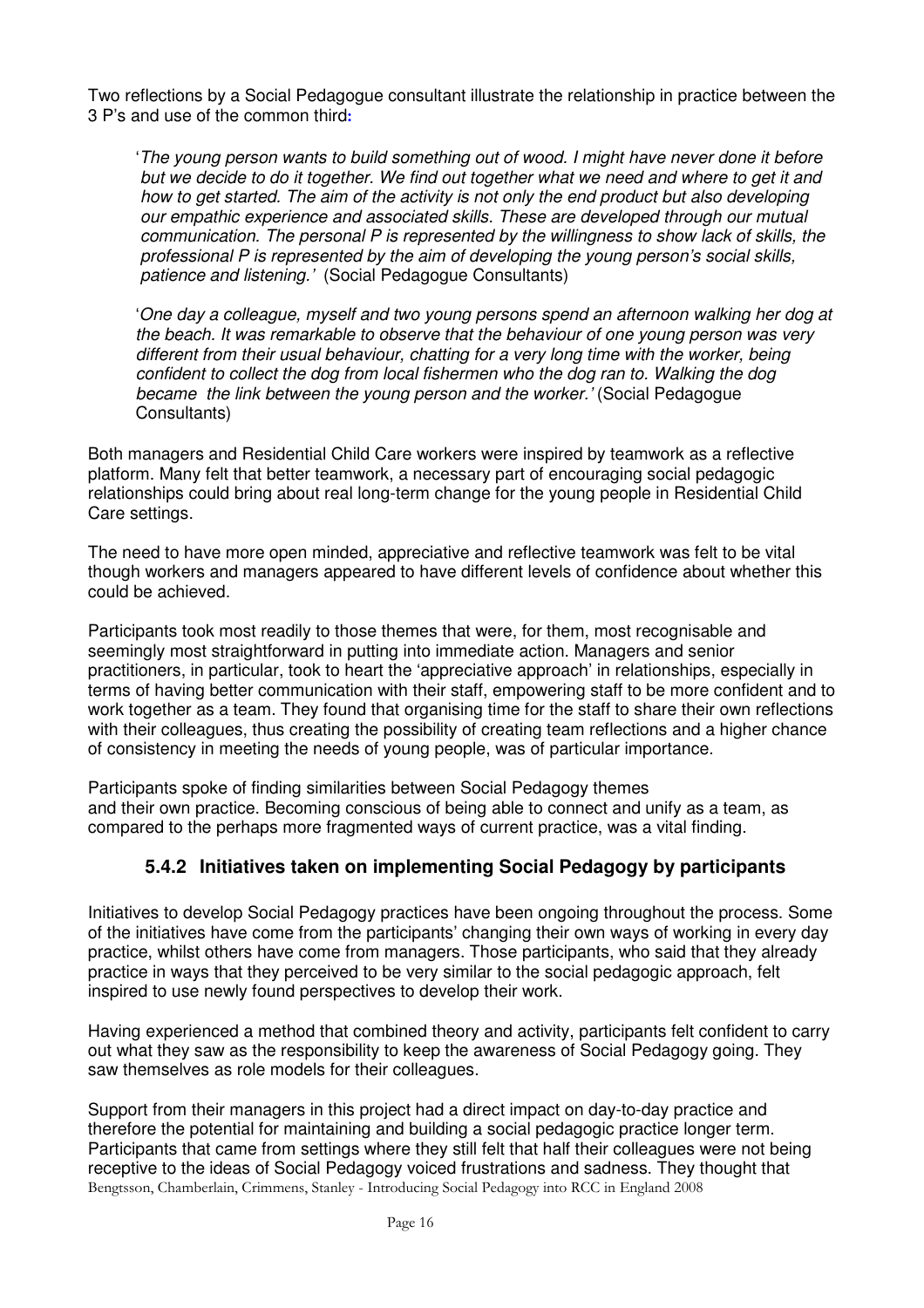without management support they would not be able to be translate their learning and influence the practice of colleagues in their team.

There are examples of changes in practice. In one setting a day was planned with the support of two Social Pedagogues where the team undertook the task of identifying and seeking to develop a set of shared values. In another children's home managers removed the use of sanction schemes and instead took on the task of focusing on building appreciative relationships by encouraging the young people to take ownership of their own actions

# **5.5 Barriers needing to be addressed before taking on Social Pedagogy**

The barriers that the participants perceived as obstacles to take on the social pedagogic approach fell into 4 major categories.

# **Culture within current Residential Child Care settings**

Over a third of the participants put this as the most needed barrier to be addressed. There were nuances in what the participants specifically meant by culture. For the most part, participants focused on the learning culture between staff. There was a predominant culture within their current settings that did not support change, new perspectives on the current practice, nor the ability to see the positive in sharing knowledge and seeing themselves as perhaps the greatest barrier for bringing about renewed perspectives for every day practice. As one participant put it "half of my colleagues are not welcoming change".

The participants did not explain this in depth, but the impression of some of the factors contributing to this culture lies perhaps within the fact that some of staff themselves held negative expectations for the outcomes for young people in Residential Child Care that reflected the society around them. This in itself should be of great concern, as staff expectations of negative outcomes can become a self-fulfilling prophecy. The development of a positive culture in all settings, with positive expectations of young people, is an obvious need and a project in itself that necessarily connects policy and practice.

#### **Government policies**

Almost a third of the participants addressed the problem of government policies having an evergrowing restricting effect on every day practice. Two factors appear to be prominent: the time required to implement these policies; the number of staff who fear being reprimanded or becoming the target of allegations from young people, resulting in them refraining from any real interaction between themselves and the young people.

Almost all participants thought that safeguarding procedures, the inappropriate assertion of the rights of young people in care and risk assessments were taking away the focus of what the real goal of working with young people in Residential Child Care settings should be. This focus is being replaced by a distancing between the staff and the young people. Participants with longer seniority within this field remembered how working with young people in Residential Child Care once was and reported it as very similar to the approach introduced by this project.

Another vital area of concern is the perception of a lack of appropriate placements for the young people after they leave Residential Child Care. The growing complexity of problems and challenging behaviour of the young people coming into longer term children's homes present a real problem of finding an appropriate placement afterwards, that will not result in another set of broken relationship for the young person.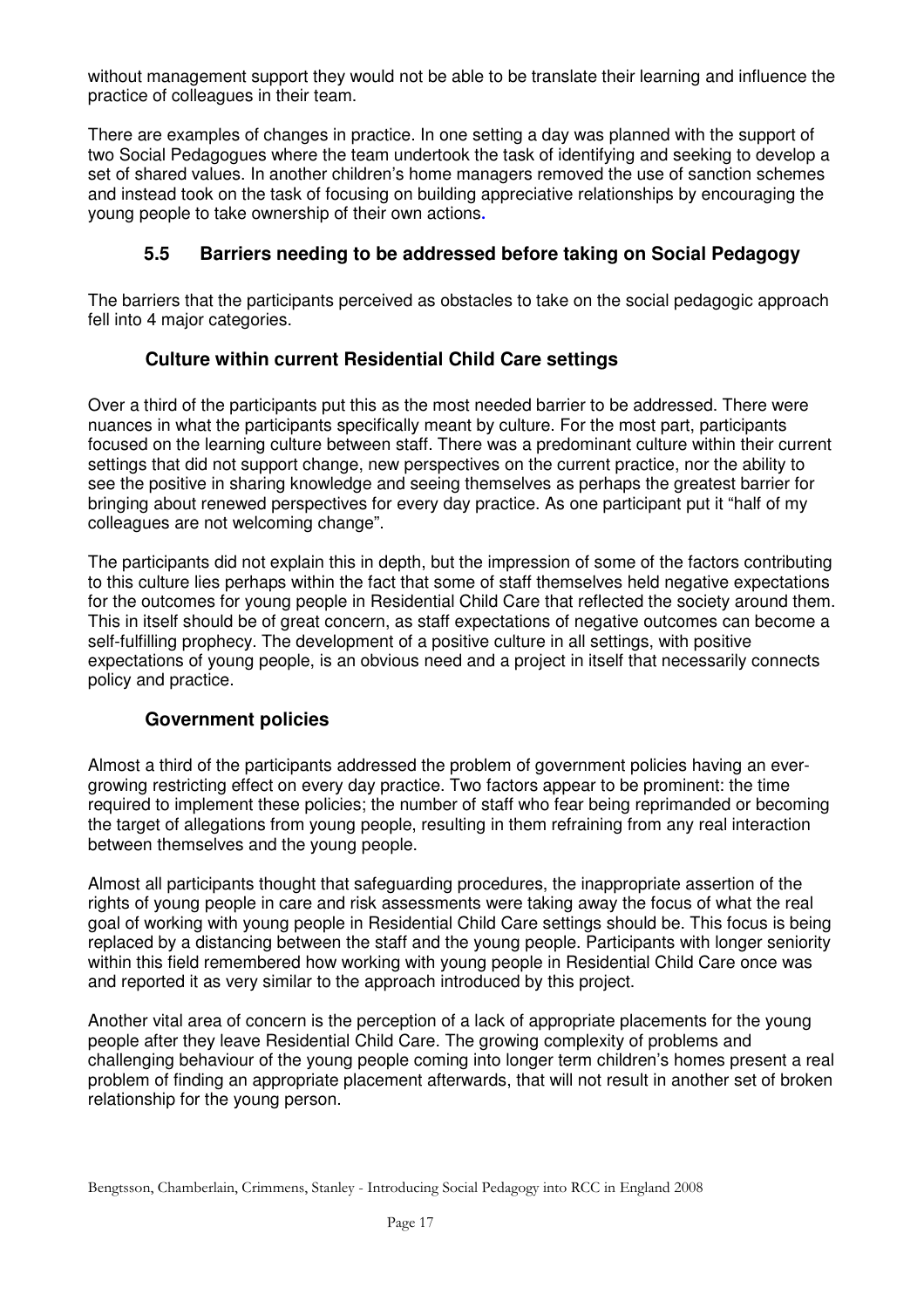#### **Lack of resources**

Managers expressed concern that there is a growing problem of securing funding, and recruiting and maintaining a competent staff team.

### **Societal perceptions of Residential Child Care**

Many of the participants spoke of problems related to the exclusion of the young people they look after, especially being excluded from school. The decision to place young people into Residential Child Care can be seen as a last resort. This can have a negative influence on how the wider society perceives both young people living in Residential Child Care settings and the people that choose to work in these settings. Though this may not be a universal point of view, this exists at an organisational level as a concern and culture and needs to be analysed and challenged.

As one of the participants said

*"I really am envious of how young people and the work done for them is so valued in your part of* the world [Scandinavia]. *We could achieve much more here if cultural perceptions were different"*

#### **5.6 The young people in Residential Child Care - what do they dream of?**

Participants in the North West asked the young people they worked with to list what they considered important in a good worker. In their eyes a good worker is somebody who:

- Cares for them
- Is honest
- Listens and understands what they say
- Is organized
- Is approachable
- Makes them laugh
- Does nice things with them
- Talks to them and takes them out
- Tries to do the things that they ask
- Gives them some individual time
- Treats them with respect
- Gives them a feeling of safety
- Looks after them
- Keeps stuff confidential, who they can share with
- Provides relationship and attachment
- Is consistent
- Is open about 'different' behaviour
- Is helpful
- Is in tune with children and young people
- Is there

Three young people, aged 13 to 16, resident in one of the children's homes in the South that participated in the project, were interviewed. One of the young people had moved in a couple of months previously and one of the young people had lived at the same children's home for over two and a half years. The main themes explored in the interview were about the young person's hopes and dreams for Residential Child Care, changes they wished for and what they considered valuable and desirable. The young people made the following main points: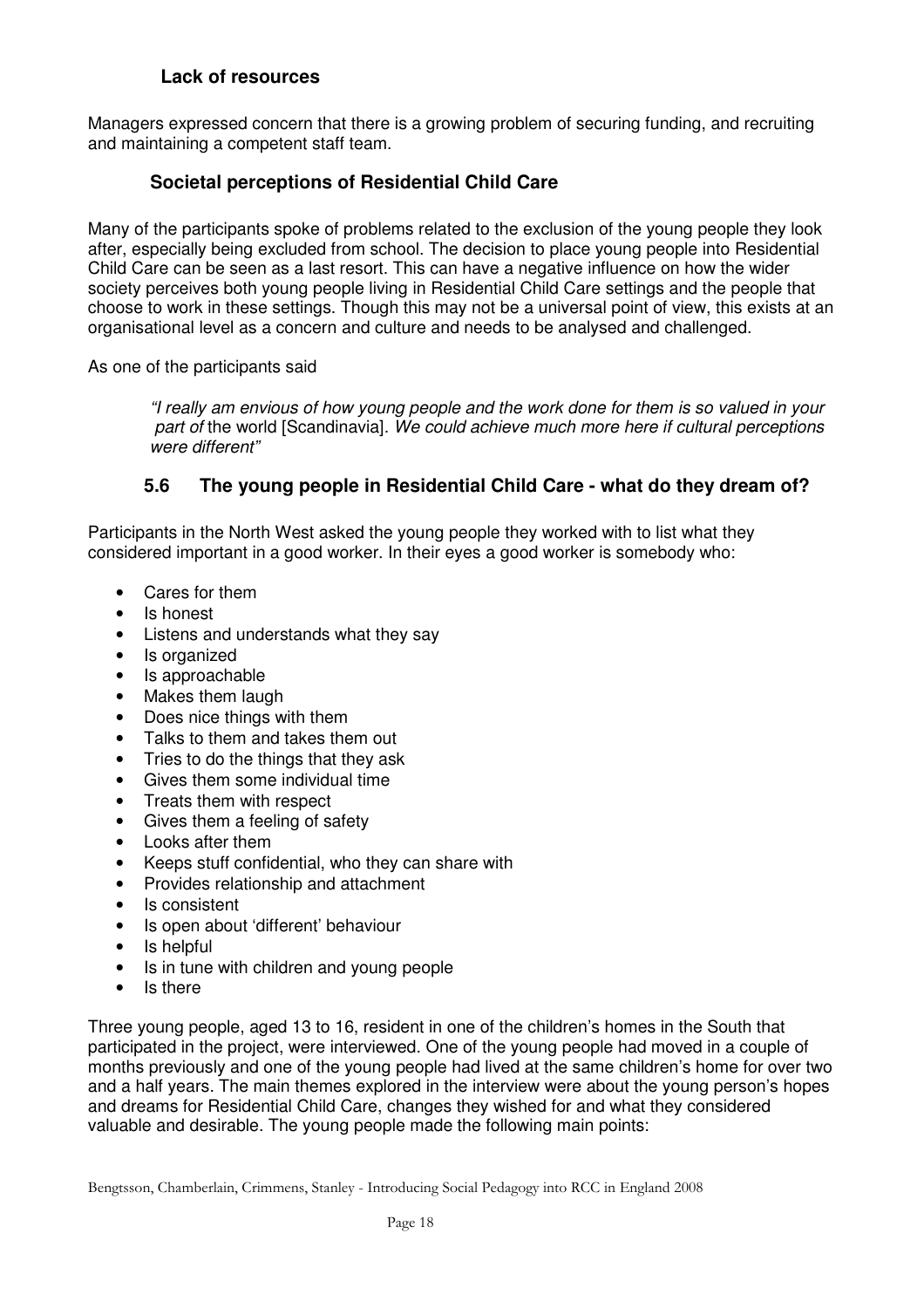# **Stability**

The young people were very content living in their current residential settings. The reasons they gave as to why they were living in Residential Child Care were all based on their bad behaviour at the last foster care family, by misbehaving, being 'naughty', making trouble within the foster family.

They all expressed the hope to be able to stay where they were living until they were at least 18, to become more independent and then be able to live on their own.

### **Relationships with Residential Child Care Staff**

All of the young people spoke of how they get on well with some of the staff and not so well with others. Overall they said they were happy with how the staff treated them, and felt that they could go to the staff if they needed help, though they all expressed a wish to have more close contact with the staff, one to one or in a group.

Their wish for more meaningful contact was expressed by one of the young people saying

'I wish I could have more comfort ..... that I could ask for more when I am sad ... to get to *know me'*

and by another of the young person

*'they are always busy with xxx. I wish they would spend more time with me, that would be nice'.*

When asked about which expectations they thought the staff might have on their behalf, they all spoke of expectations in terms of the rules they had in the setting i.e. do not break the rules, get along with staff and the others living in the setting, no drinking, no hitting and other disciplinary expectations only based on explicit behaviour.

#### **Group activities**

The young people wished for more activities together with the staff and they also wished for more activities together as a group of young people. As one of the young people put it

*'It would be nice to have an activity all together, just like a family.'*

Activities could also be playing games or watching television together.

Young people focused on wishing that the staff would spend more time with them due to the atmosphere at the children's home, where it had been a very turbulent summer. The overall impression given by the young people was of needs and wishes to be appreciated by interaction and contact with the staff. The young people remembered in detail any activity they had had with the Social Pedagogue consultant that came into their children's home during this project.

The young people placed a high value on being together with the staff. Even though they felt they were in the children's home setting because they were not good enough to stay at earlier placements, they experienced difficulties in the house and that there were many conflicts amongst the young people, they trust and need the staff to be there, to support and help them. Seen through the eyes of young people, these comments confirm the value of relationships with staff in Residential Child Care settings.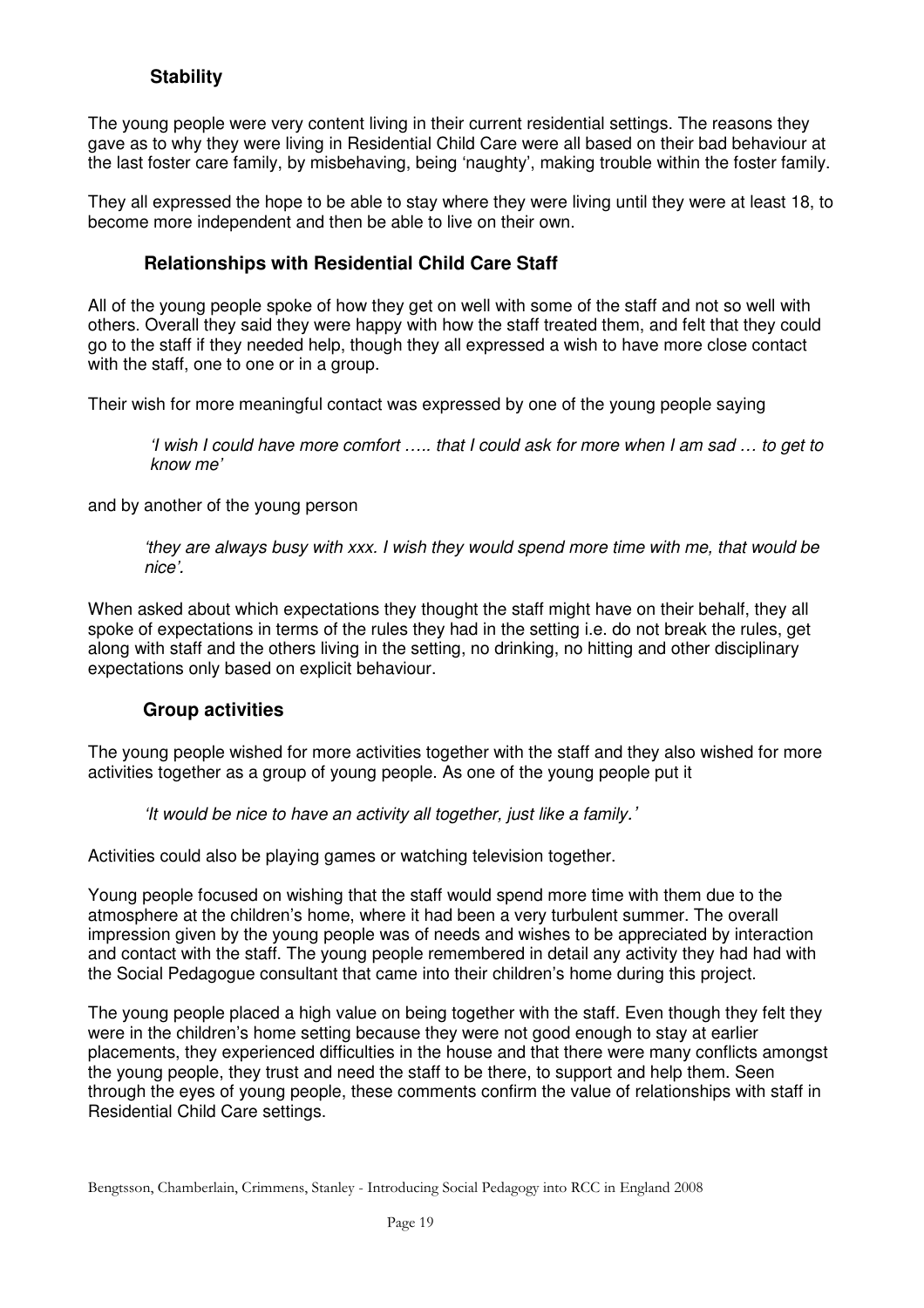#### **5.7 The experiences of the Social Pedagogue consultants in English settings**

In keeping with role modelling, the real spirit of social pedagogic relationships, all Social Pedagogue consultants were firm, persistent yet attentive towards the needs of the participants. Each Social Pedagogue consultant's training programme was tuned and refined each time the Social Pedagogue met the participants. The approach chosen, the importance of which topics to discuss and how, were challenging when possible and reassuring when needed. This is well represented in this extract from the report by the North West pair of Social Pedagogues

*"Our training was not only about pedagogy: pedagogy was ever-present, in the methods we used, in the exercises we chose, in the behaviour and the interaction we showed as trainers, the relationships we built, and in the concepts and thoughts we discussed*"

All of the Social Pedagogue consultants reflected on the complexity, and diversity of Social Pedagogy and the challenge of transporting a theoretical framework and approach from one culture to another. All of the five Social Pedagogue consultants had previous experience working in Residential Child Care. They had reservations about how Residential Child Care workers in the cultural and political system of England would or could embrace such an approach. Whatever the difficulties met in the process of introducing Social Pedagogy, they all concluded that the aim of raising awareness of Social Pedagogy, as another way of working within Residential Child Care settings, and building the confidence of participants to translate social pedagogic approaches into their every day practice, was achieved with many of the project's participants.

The Social Pedagogue consultants that worked individually in the children's homes emphasised the importance of clarifying the purpose of the programme with all participants and securing management support. The hands-on in-house approach should begin with an introductory seminar, which includes all the Residential Child Care workers and their managers, to achieve a common understanding of Social Pedagogy and to agree how the Social Pedagogues are going to be involved in the day-to-day activities in the children's home.

As the two practice development approaches were so very different from each other, it presented the opportunity of comparing the strengths and weaknesses of each approach.

#### **In-house approach**

This approach is a very intimate situation for both participants and the Social Pedagogues. The Social Pedagogues were directly involved in practice. This meant that trust in the Social Pedagogue had to build up before learning could take place. This proved to be a big challenge, especially in the settings where management could not provide the support and stability originally hoped for. It proved a big challenge for the Social Pedagogues to build a level of trust that could provide a safe, stable learning environment for the participants. The Social Pedagogues were also working alone within each of their allocated settings. This raised the risk of developing an unsuccessful learning process because of the chemistry between each individual Social Pedagogue consultant and prominent members of the settings staff team and managers or meeting and having to deal with a negative learning culture.

The in-house approach meant that the participants could not "hide" how much of the social pedagogic approach was understood and implemented into every day practice. The Social Pedagogue consultant was physically present while the learning was on going.

The advantage of this approach is the immense strength and long lasting effect that occurs when the team, part of the team or managers start to grasp the essence of a social pedagogic approach and begin to take this approach to heart. Having the Social Pedagogue consultant within the setting observing, understanding the context of Social Pedagogy in that particular setting, and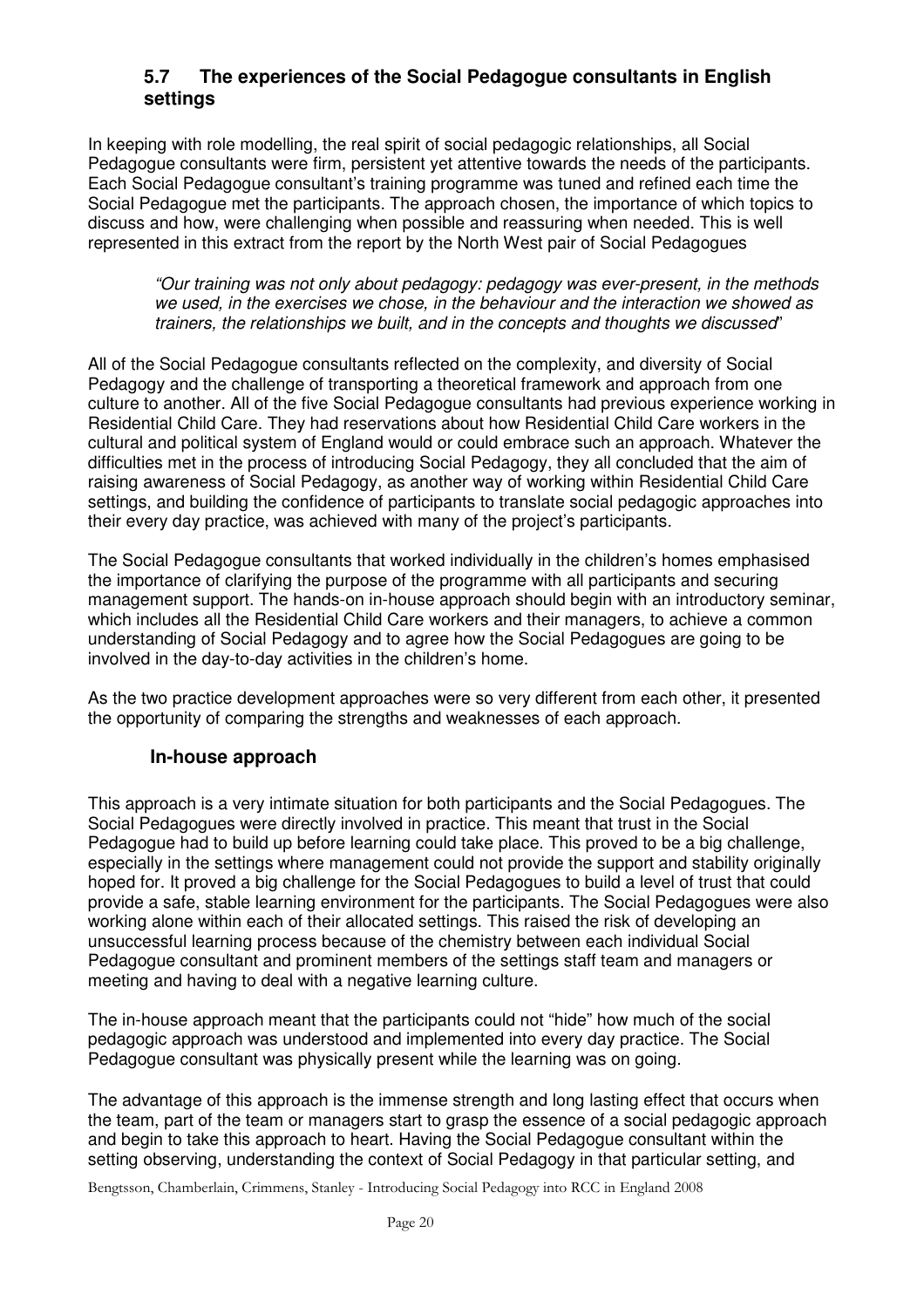being able to offer immediate coaching is extremely valuable for the participants and has the potential to enable Social Pedagogy to be practised in a meaningful way.

#### **Developmental workshops**

This approach took place away from the participant's usual workplace and their existing roles within their work teams, and allowed them to take on-board learning something new and consider changes to their current practice. The Social Pedagogue consultants did not know what the participants chose to take with them after taking part in each workshop. There was the potential that the participants could choose not to take any of the learning with them or misunderstand what the learning was about. There were no Social Pedagogue consultants to see how their attempts at using the social pedagogic approach were actually developing. The fragility of there only being two participants from each setting, (in one case only one participant from a setting) allows room for losing knowledge. It places a large responsibility on the participants in terms of becoming "the experts" within their team and thus heightens the risk of only creating a short-term impact on the everyday practice.

The strengths of the developmental workshops lay within the participant's experience of good teamwork between the two Social Pedagogue consultants and the fact that the two Social Pedagogues were of opposite gender. The consultants provided the participants with positive role models to identify with thus creating a trusting and safe atmosphere for learning from the outset.

Another factor in favour of this approach was precisely the effect of enabling the participants to learn outside their usual context and loosen up on the role they have in their usual workplace. This provided opportunities for each individual participant to be openly curious without stepping outside his or her usual way of being.

The group particularly took to the approach of 'challenge to learn.' Each participant had the opportunity to take as much or as little as they chose from each exercise. Such opportunity-led learning allowed participants to engage as they felt able and to see how they may implement the learning as possibilities arise in their workplace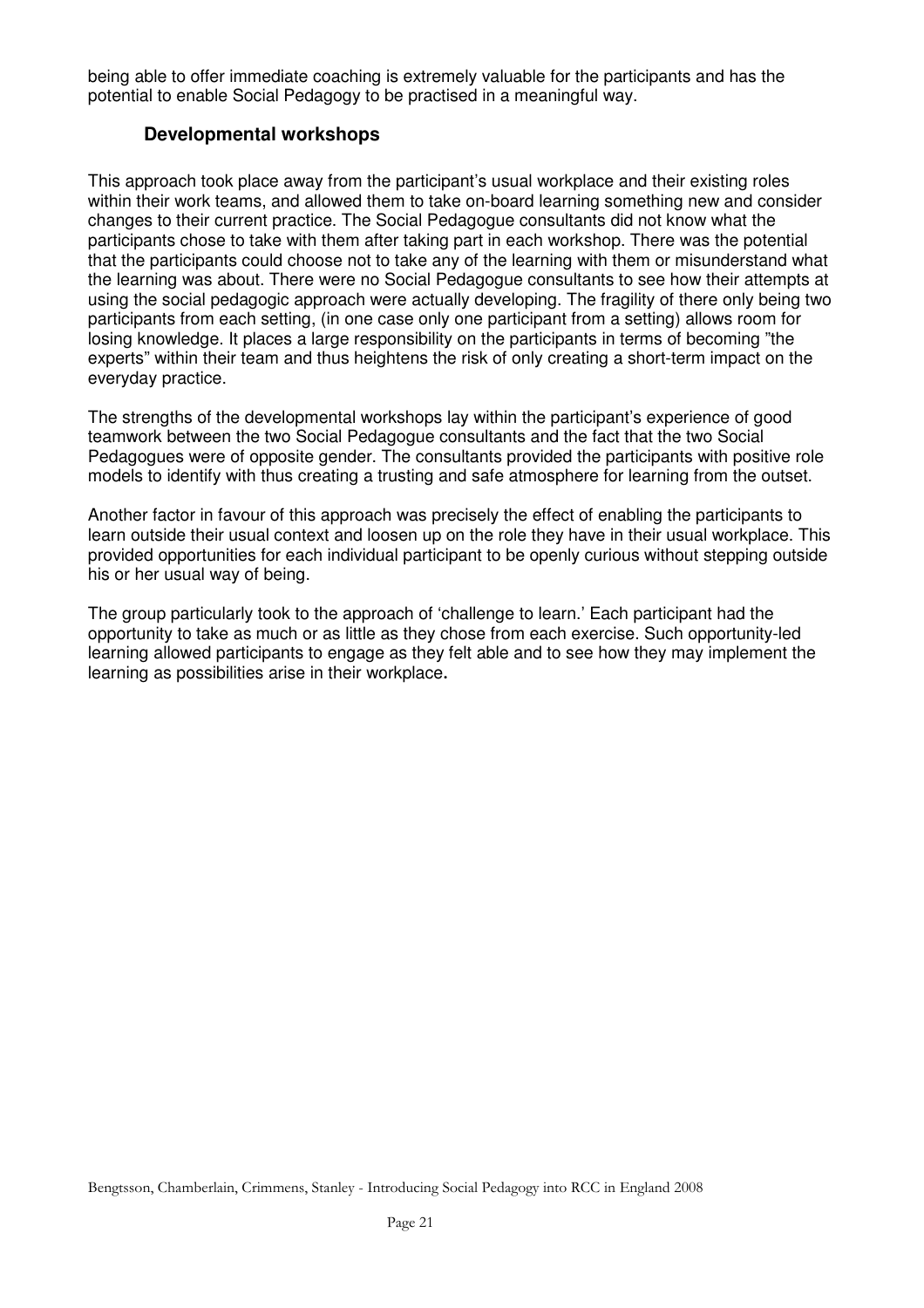# **6. Conclusion**

This project explores the potentially transformational opportunities offered by Social Pedagogy in Chapter 4 'Ensuring that children are in the right placements' in the Care Matters Green Paper (October 2006). It also anticipates government interest in looking at the effectiveness of Social Pedagogy which is expressed on p.58 para.3.59 in the subsequent Care Matters White Paper (June 2007) by funding a pilot programme in Residential Child Care.

This project was on a small scale. It actively involved 30 Residential Child Care workers and managers from two urban local authority settings, one county authority and a major voluntary sector provider. From these small beginnings it has the potential to impact directly on a much wider range of practice. It is hoped that the lessons learnt from this project will provide a sound foundation from which to develop the national pilots funded by the government.

The project has achieved the aim of raising awareness of possibilities of embracing and translating social pedagogic approaches into English Residential Child Care practice settings, and has raised the confidence of many of the participants to do so.

Contemporary understanding of what it means to be an effective 'corporate parent' as articulated in Care Matters would indicate that Local Authority councillors and officers with responsibility for children's services would also benefit from awareness raising about the potential of Social Pedagogy to better meet the needs of looked after children in residential settings.

#### **Learning expectations**

At the end of the practice development programme over two thirds of the participants reported that they:

- had a better understanding of Social Pedagogy:
- were able to use Social Pedagogy in their current every day practice;
- were inspired about new perspectives on how to work with young people;
- had enough of a grasp of Social Pedagogy to share with their work team;
- were able to further improve skills on building relationships with young people;

Participants could identify with the main themes of Social Pedagogy that were introduced throughout the process; their confidence was raised as they experienced possibilities of being able to translate particular themes from social pedagogic approaches almost immediately into their every day practice.

#### **Combining the two approaches in future development**

There were two different approaches to practice development in this project. Evaluation suggests that elements of both approaches should be adopted in order to optimise the potential for Social Pedagogy to become embedded in current practice. The findings from this study suggest that any programme needs to start by raising awareness of both Residential Child Care workers and their managers, and ideally this needs to include all child care managers whose decision-making could impact on Residential Child Care settings.

This could be followed with a more detailed two-day workshop involving Residential Child Care staff and their managers where the overall theory and process becomes shared knowledge.

In-house support from Social Pedagogue consultants working alongside child care teams would be supplemented with reflective learning workshops on social pedagogic themes outside the workplace. These workshops could involve workers from a number of settings. Learning from each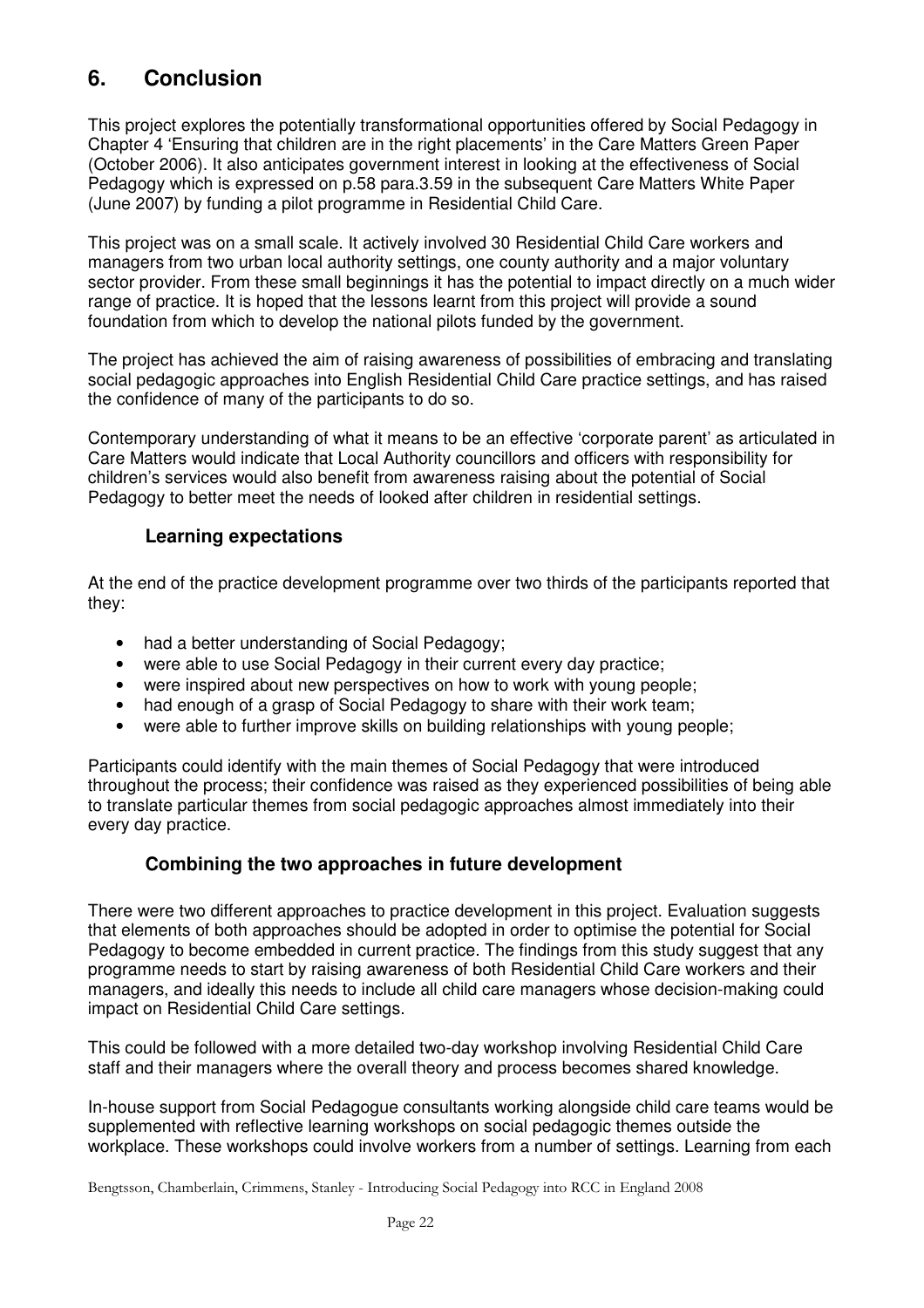element of this educational process could be cascaded through team meetings and group supervision.

### **Confirmation of existing practice as the basis for future developments**

Participants report the biggest impact of this project is that it affirms the value of much of the existing practice base on how to meet the needs of young people in Residential Child Care without needing to discard the knowledge and experience they have already built up. On the contrary they experienced that they could use their existing practice as a foundation to refine and develop their knowledge, skills and teamwork, by consciously embracing and implementing a more social pedagogic approach in their everyday practice.

The opportunities that Social Pedagogy brings for Residential Child Care should therefore be seen as endorsing much of current practice. Social Pedagogy offers 'freshness' – a critical reflection of one's own practice strengthened with grounded theory, a language that conveys a positive concept of children, and new perspectives to re-define Residential Child Care practice.

#### **Overcoming barriers to effective learning**

Stable, supportive managers willing and able to support a positive learning process and a positive team learning culture were the explanations offered by participants for settings in which social pedagogical ideas were positively received and implemented into practice. Equally the absence of supportive managers and a negative culture were seen as barriers to further development. Future programmes need to take these factors into account in planning for Social Pedagogy developments.

#### **Embedding Social Pedagogy practice in the longer term**

It is difficult to predict the extent which this project will have on practice in Residential Child Care in the longer term. Most participants were committed to continuing to develop these ideas at the end of the project. The European Exchange workshop in October 2007 provided an opportunity to develop a practice network, with the possibility of continental European – based Social Pedagogues 'buddying' their English colleagues. However practice development will require a more sustained framework of professional education and training that will provide opportunities to systematically develop, refresh and renew learning. This will necessitate moving beyond the current delivery of the National Minimum Standard of NVQ level 3, and into Foundation Degree, Honours Degree and postgraduate qualifications as currently available to some sectors in the Children's Workforce.

The next steps are dependent on continued government investment in research and practice development. The national pilots, to be carried out over a three-year period from 2008, should provide a more substantial evidence base and could provide the impetus for the development of a range of education and training opportunities to emerge.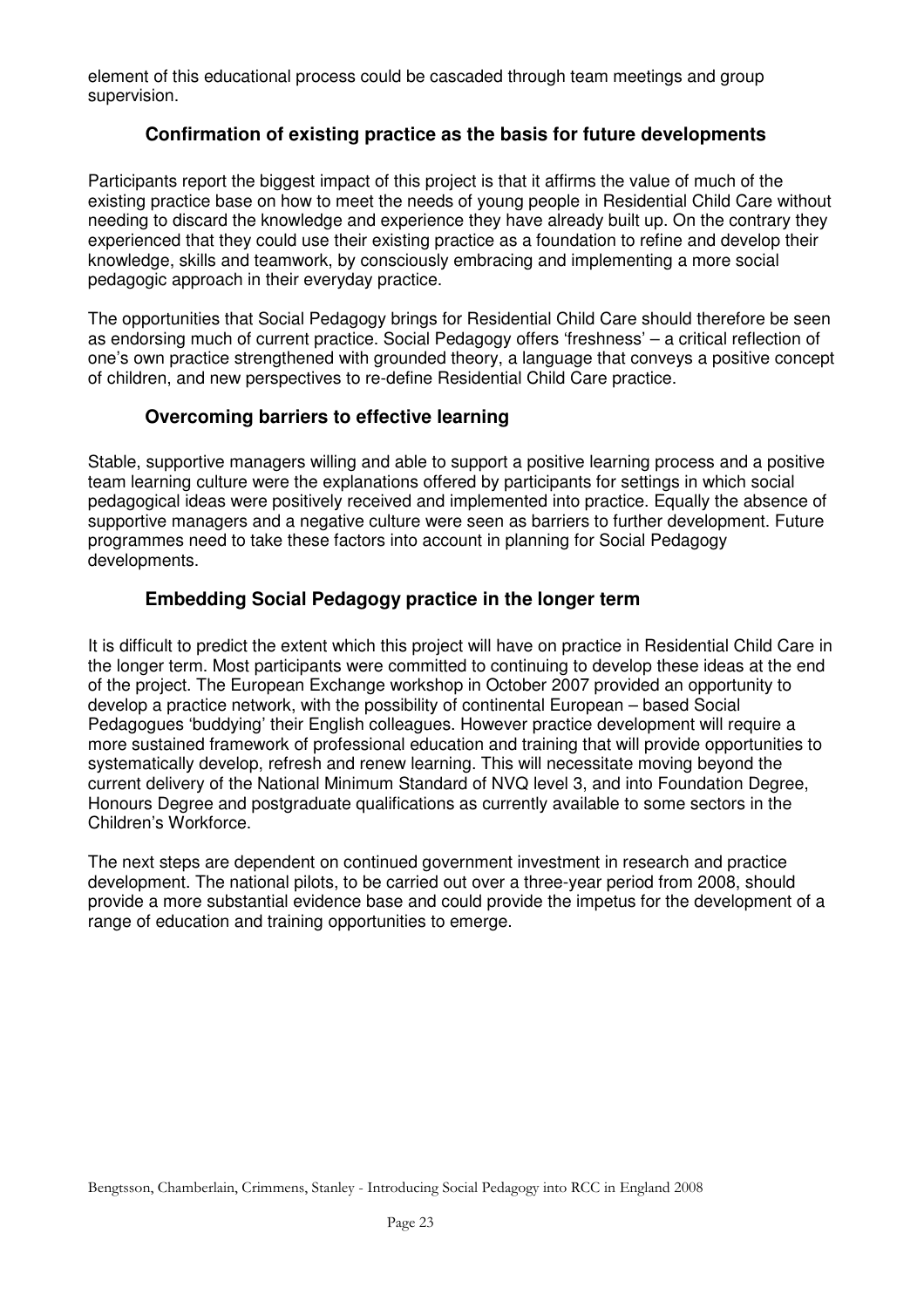# **7. Next Steps**

# **Raising Awareness and promoting social pedagogical approaches**

The ideas underlying Social Pedagogy as well as the theory and practice principles will need to be actively promoted to ensure that they become part of the normal discussions which take place among policy makers, at both central and local government levels, managers across children's services in the maintained, independent and voluntary sectors, as well as front line staff actively engaged in working with children and young people. Raising awareness of the potential of Social Pedagogy to operate as a change agent in policy and practice development would be an essential part of adapting these ideas, principles and practices into an English context, as part of the 'Championing Children' agenda.

Some steps to raise awareness and develop these agendas have already been taken:

- a website, www.socialpedagogyuk.com, sponsored by Jacaranda recruitment and dedicated to the promotion and dissemination of Social Pedagogy practice and research, has been launched
- a network, coordinated by Thomas Coram research Institute, of educationalists working in Higher Education who are committed to developing education and training that incorporates Social Pedagogy has been set up.

The idea of a practice development network was discussed during the work of the project. The European Exchange Workshop demonstrated one way in which links could be made with Social Pedagogue practitioners working with children and young people in a range of settings. This idea needs to be built upon by for example increasing the number of Social Pedagogy students who undertake their practice placements in English settings and encouraging English practitioners and their managers to undertake placements in continental European settings as part of their professional development. Increasing the opportunities for the active exchange of ideas and practices will contribute towards practice development in England.

# **A world class workforce**

The aspirations of Care Matters demands a better quality Residential Child Care sector. Increasing expectations of what can be achieved in Residential Child Care settings necessitates a better educated and trained and higher qualified workforce. The challenge that has been posed is the creation of a world-class workforce. The underlying principles of Social Pedagogy resonate with many of the current developments taking place in England, for example, in relation to developing a more child-centred, holistic and integrated approach to work with children and young people. Incorporating the principles of Social Pedagogy into education, training and qualifications at all levels of the children's workforce would provide a catalyst for changing existing practice. For example, systematically reviewing the NVQ 3 'Working with Children and Young people' to assess its fitness for purpose in delivering the ECM outcomes and implementing the ambitious aims of Care Matters, would lead to incremental change. It would build upon a foundation of existing practice as demonstrated by both approaches to practice development in this report.

# **Innovation on a national platform**

This project is one of a number of initiatives which are contributing towards a climate of change in work with children and young people, particularly those who are looked after in Residential Child Care settings. It has prepared the ground for the larger initiative funded by the government. The national pilots are well placed to build on these experiences, developing the evidence base that demonstrates how Social Pedagogy can contribute towards professional practice that produces better outcomes for children and young people.